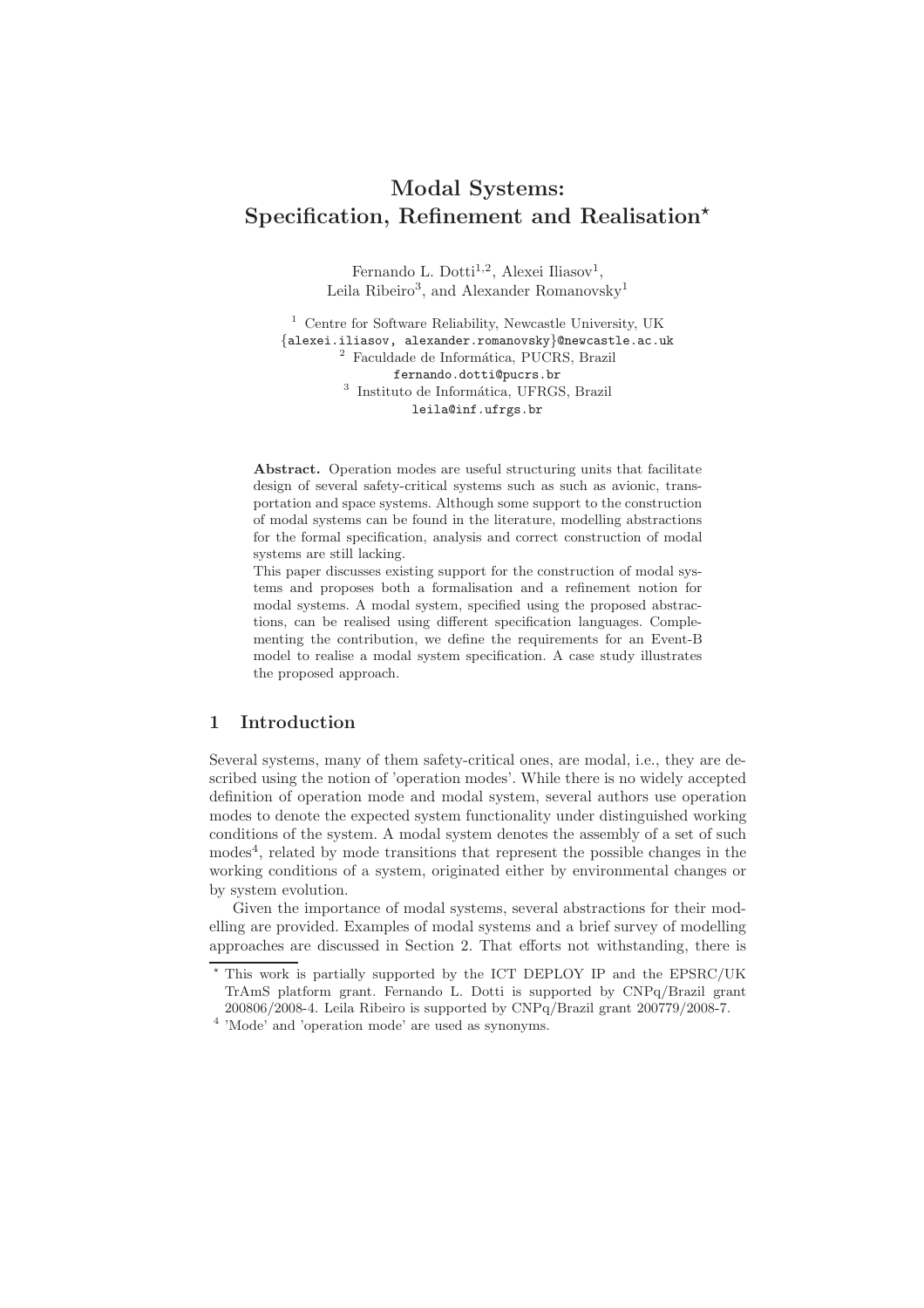a lack of abstraction to allow the formal specification of modal systems as well as approaches to analysing and rigorously deriving implementations from these systems.

In our previous work [1], we introduced modal systems and discussed their use for structuring dependable systems (focusing specifically on the recovery and degradation modes).

As one contribution, this paper presents the formal definitions of the abstractions used to specify modal systems. According to our approach, a modal system is an abstract specification of the modes as well as mode transitions that may occur in a system. It does not specify concretely how the system operates while it is in some specific mode nor how mode transitions occur. It rather imposes requirements on concrete implementations, complementing traditional modelling but not replacing it. The construction of a concrete model that realizes a modal system specification can be done using any existing formalism. Therefore it is important to define when a concrete model realizes a modal system.

Event-B [2] is a state-based formal method closely related to Classical B [3]. It has been successfully used in several applications, having available tool support for both model specification and analysis. Another contribution of the paper are the satisfaction conditions stating when an Event-B model realises a modal system. A series of proof obligations on the Event-B model are derived from the modal system to show its satisfaction. The realisation of a modal system using state-based formal methods is especially interesting since the modal system helps to structure state-based systems.

A final contribution of this paper is the formalization of the notion of modal system refinement. A modal system can be step-wise detailed to model system requirements, allowing an organized way to construct the system and reason about its properties.

The rest of the paper is structured in 4 major parts: first, related work is surveyed in Section 2; second, modal systems and modal system refinement are formally defined in Sections 3 and 4; then Event-B is briefly introduced and its relation to modal systems defined in Sections 5 and 6; finally, Section 7 presents a case study to illustrate and evaluate the ideas introduced in the paper. Section 8 concludes the paper with a summary and an outline of future extensions of the approach.

## 2 Related Work

A considerable number of systems are described using the notion of 'operation modes', which serves to structure their operation. These are called 'modal systems'. For example, in [4,5] the authors specify and analyse the operation mode logics of space and avionic systems. In both avionics and space systems, modes denote phases of a flight and operational status of on-board instruments, among others. An extension of an Automated Highway System with degraded operation modes that tolerates several kinds of faults is discussed in [6]. The Steam Boiler Control [7], a classic case study showing the use of formal methods, is based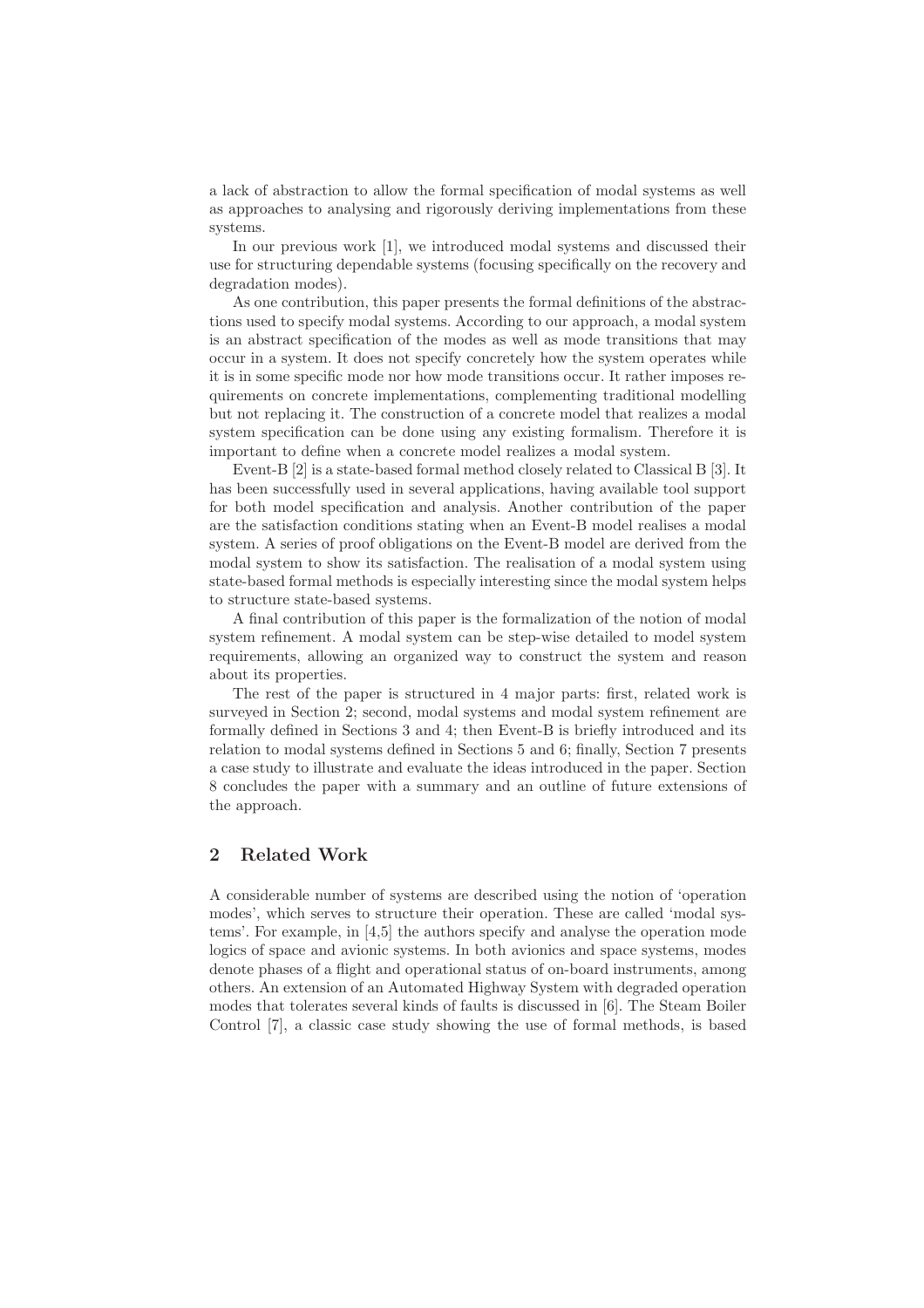on the notion of operation modes. More recent examples of the extensive use of modes for the specification of transportation and space systems can be found in [8].

The use of operation modes is very common in real-time systems. Timing properties are analysed considering operation modes of the system: deadlines to enter or leave modes, or to perform mode changes are investigated. Modecharts [9] focus on the specification of real-time properties of mode and mode switching. The authors propose modes both as partitions of the state space, representing different working conditions of the system, as well as a way to define control information in large state machines, imposing structure on the operation of the system. However, Modecharts lacks adequate support to specifying and reason about functional properties.

According to [10], also focused on real-time systems, a mode is characterized by a group of tasks. The system initiates in a given mode, with a specific set of active tasks. During system evolution or to react to external stimuli, the system may change modes. This involves stopping and starting tasks, keeping or changing parameters of tasks. The approach discusses real-time systems and how to meet deadlines. In such systems, a mode change may result in transient stages where tasks are deleted/created. Mode changes take time but are atomic not iterrupted by other mode changes. The problem of meeting deadlines during mode changes in real-time systems is also addressed in [11].

Since the notion of operation modes is rather generic and many modal systems are critical, modelling abstractions to support modal system definitions appeared recently, which are not focused on real-time aspects. In the Architecture Analysis & Design Language (AADL) [12] a system is built out of communicating components and each component may have modes, representing alternative operational states. Modes serve to identify configurations of components. A state machine abstraction is used, such that a distinct configuration is a modal state and specific events cause transition among them. A component may have distinct behaviour according to the current mode.

The Dependability Requirement Engineering Process (DREP) [13] provides a methodology for developing modal systems using UML diagrams. A system is considered to offer a set of services and, depending on the mode, different subsets of services may be available. Switching modes means to change the configuration of the system such that the profile of offered services changes. Since DREP is specially focused on the representation of degraded service outcomes, some modes are specially discussed: normal, degraded, emergency and restricted. The use of modes to represent degraded system operation is commonly found in the literature [14].

According to our literature survey, none of the existing approaches discusses refinement of modal systems. Moreover, most of them are not formal, and thus can neither be used as a basis for formal development nor to check whether possible realisations are correct.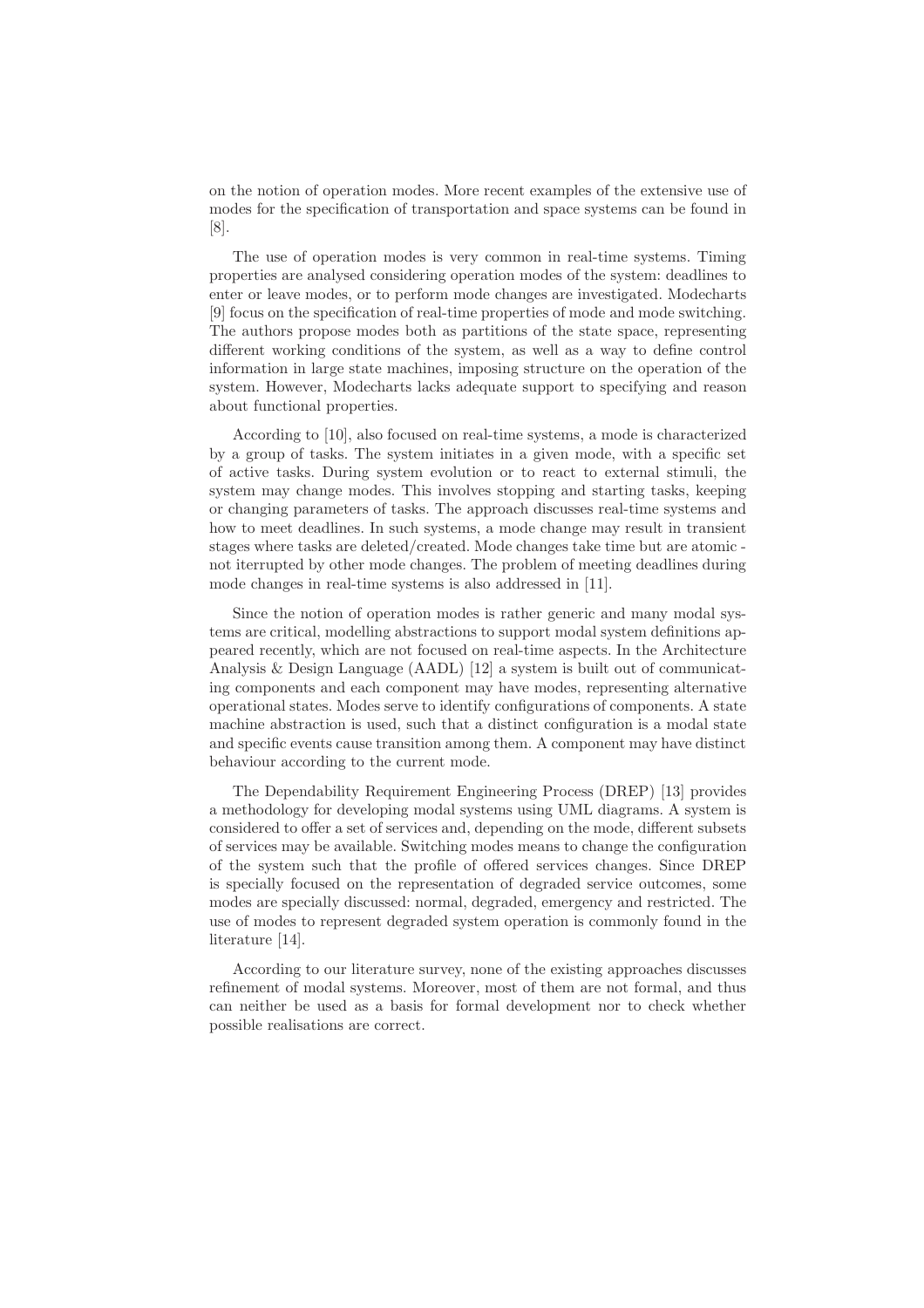## 3 Modal Systems

As mentioned in the Introduction and observed in Section 2, operation modes are generally used to denote expected system functionality under distinguished working conditions of the system. A modal system consists of the assembly of a set of such modes related by mode transitions. As a brief example, the Steam Boiler Control [7] states that the *normal mode* is characterized by a working water level sensor and the water level in normal range - in such conditions the system works to keep the water level (read from sensor) in normal range. In the event of a detected failure of a water level sensor, the system switches to *rescue mode* where the sensor is not trusted - in such conditions the system operates differently, based on the amount of water pumped into the boiler and amount of steam generated. The case study in Section 7 discusses a cruise control system with several modes, each organized in similar way and related by transitions.

We are interested in how to specify, analyse and build correct modal systems. Instead of proposing a specification method, our approach is to provide abstractions that allow to formally specify the requirements of modal systems towards concrete models that realize them. A modal system specification is a complementary view on the system that does not replace traditional formal modelling. The construction of a concrete model that realises a modal system specification can be done using any existing formalism, provided it is possible to demonstrate that the model satisfies the modal system specification. This is further discussed in Section 6.

Due to the nature of modal systems, we follow a state-based approach to propose suitable abstractions. We consider that the state of a model is detailed enough to allow one to distinguish its different operating conditions and also to characterize required mode functionality and possible mode switching in terms of state transitions.

Below we introduce the necessary elements (in definitions 1 and 2) to formally define modal systems (definition 3).

Definition 1 (State, Invariant, Assumption, Guarantee). *Given a set of variables* Var and a set of values Val, the state of a system is a (total) func*tion*  $v: Var \rightarrow Val$ *. We denote as State the set of all states. Invariant and assumption are predicates over state variables. A guarantee is a predicate over*  $Var \times Var'$ , where  $Var' = \{x' | x \in Var\}$ . It is interpreted over State  $\times$  State. *We assume that there is a special value called* Undef *in* V al*, and the undefined state (a state in which all values are mapped to* Undef*) is called* Undef*.*

Invariant is a property preserved at each point in a systems life time. Often it is interpreted as a characterisation of safe states of a system. A guarantee is used to express the requirements towards the functionality of a mode, while an assumption expresses the requirements of a mode, to the rest of the system, to assure the functionality required by the guarantee. A pair assume/guarantee can be seen as a contract between the mode and the rest of the system, and is what defines a mode, as follows.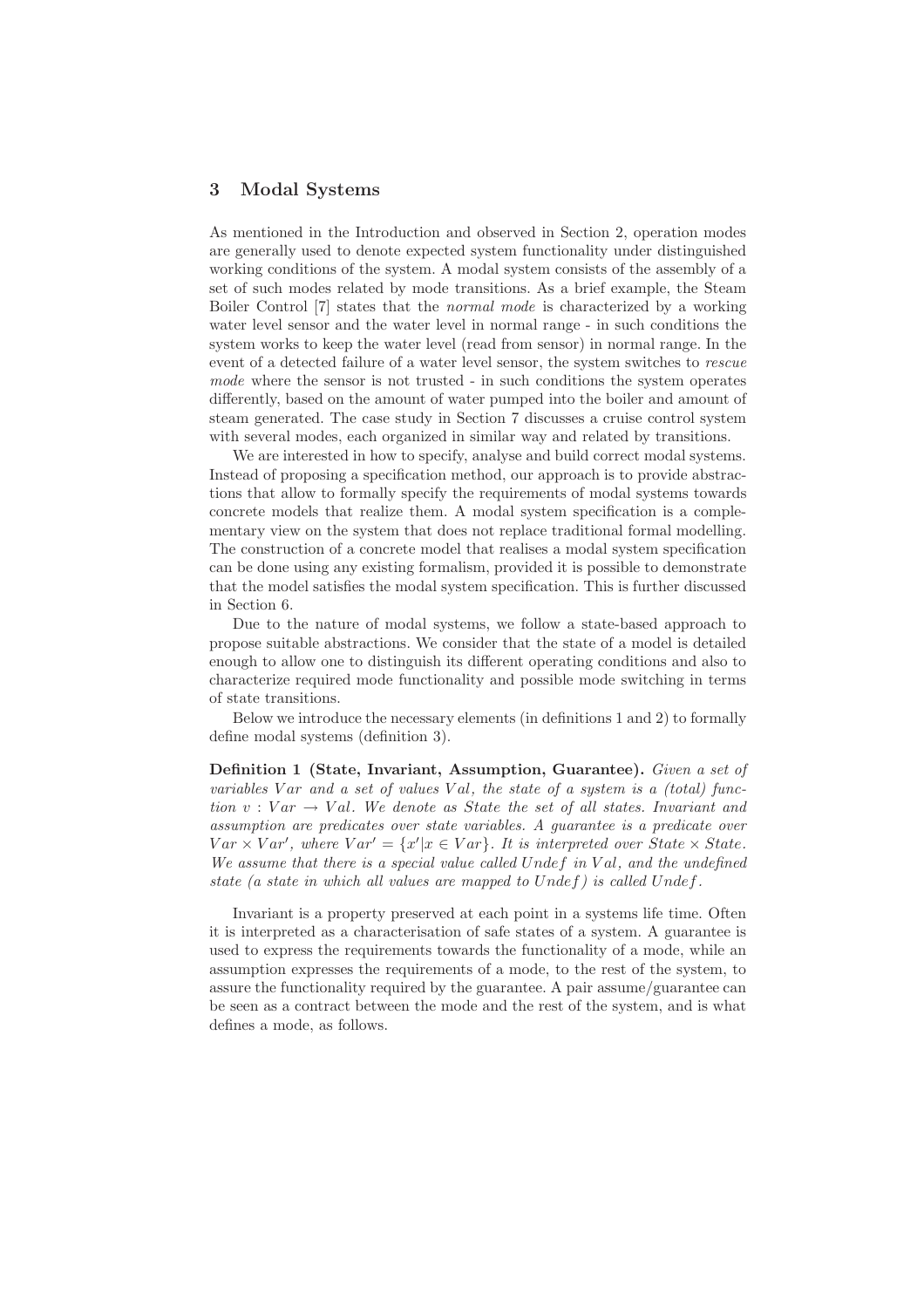Definition 2 (Mode). *Given an invariant* I*, a Mode is a pair* A/G *where* A *is an assumption,* G *is a guarantee and:*

- *the assumption characterises a non-empty set of states:* ∃v · A(v)*, assuring that a mode contributes to system functionality;*
- G *is feasible:* ∃v, v′ · I(v) ∧ A(v) ⇒ G(v, v′ )*. I.e. a mode should permit a concrete implementation of the required functionality;*
- G *preserves the invariant* I *and the mode's assumption* A*:*  $I(v) \wedge A(v) \wedge G(v, v') \Rightarrow I(v') \wedge A(v').$

*Given a mode*  $M_i$  *we denote its assumption by*  $A_i$  *and its guarantee by*  $G_i$ *.* 

Concerning the last condition, it would not make sense if a guarantee would require the mode to violate the invariant. Also, we postulate that a mode guarantee should neither violate its assumption: this helps to clearly separate the specification of actions that may cause mode switching from those that preserve current mode, an important feature in modal systems.

Definition 3 (Mode Transition, Modal System). *Given a set of modes* M*, a transition t is a pair*  $(i, j)$ *, with*  $i, j \in M$ *. A transition is denoted by*  $i \leadsto j$ *, and the source* i *and target* j *modes of a transition* t *are denoted by* src(t) *and* target(t)*, respectively.*

*A Modal System is a tuple*  $MSys = (Var, Val, I, M, T)$  *where:* 

- *1.* V ar *is a set of variables of the system;*
- *2.* V al *is the set of possible values for variables;*
- *3.* I *is an invariant;*
- 4. *M is a finite set of modes*  $(M_i = A_i/G_i)_{i \leq n, n \in \mathbb{N}} \cup {\{\top_M, \bot_M\}}$  *such that (a)*  $I(v) \Rightarrow A_1(v) \oplus \cdots \oplus A_n(v)$ *, where*  $\oplus$  *is the exclusive or operator.* 
	- *This implies that for each mode a different assumption is declared, that mode assumptions are exclusive, and that assumptions are valid with respect to the invariant.*

*5.*  $T \subseteq M \times M$  *is a set of mode transitions, with the following restrictions:* 

- $(a) i \leadsto \top_M \notin T \land \bot_M \leadsto j \notin T \land \top_M \leadsto \bot_M \notin T$
- $(b)$   $\forall m \in M \{\perp_M\} \cdot (\top_M, m) \in T^*$ , where  $T^*$  is the transitive closure of  $T$ .

A modal system is an assembly of several modes  $(M)$  related by mode transitions (T). Modes  $\top_M$  and  $\bot_M$  are called start and terminal modes, respectively. It is assumed that a system is only in one mode at a time, represented by condition 4a. The meaning and implications of a system being simultaneously in more than one mode are not trivial and subject of further study. A mode transition is an atomic step switching from one source mode  $i$  to one destination mode  $j$ . The possible mode transitions of a modal system are defined by  $T$ . According to condition 5b, the start mode  $\top_M$  is present in any modal system specification. A transition  $\Box_M \leadsto M_i$  defines that  $M_i$  is a possible initial mode of the modal system. Other such transitions may exist defining more than one initial mode. Some systems may be non-terminating, in which case there will be no mode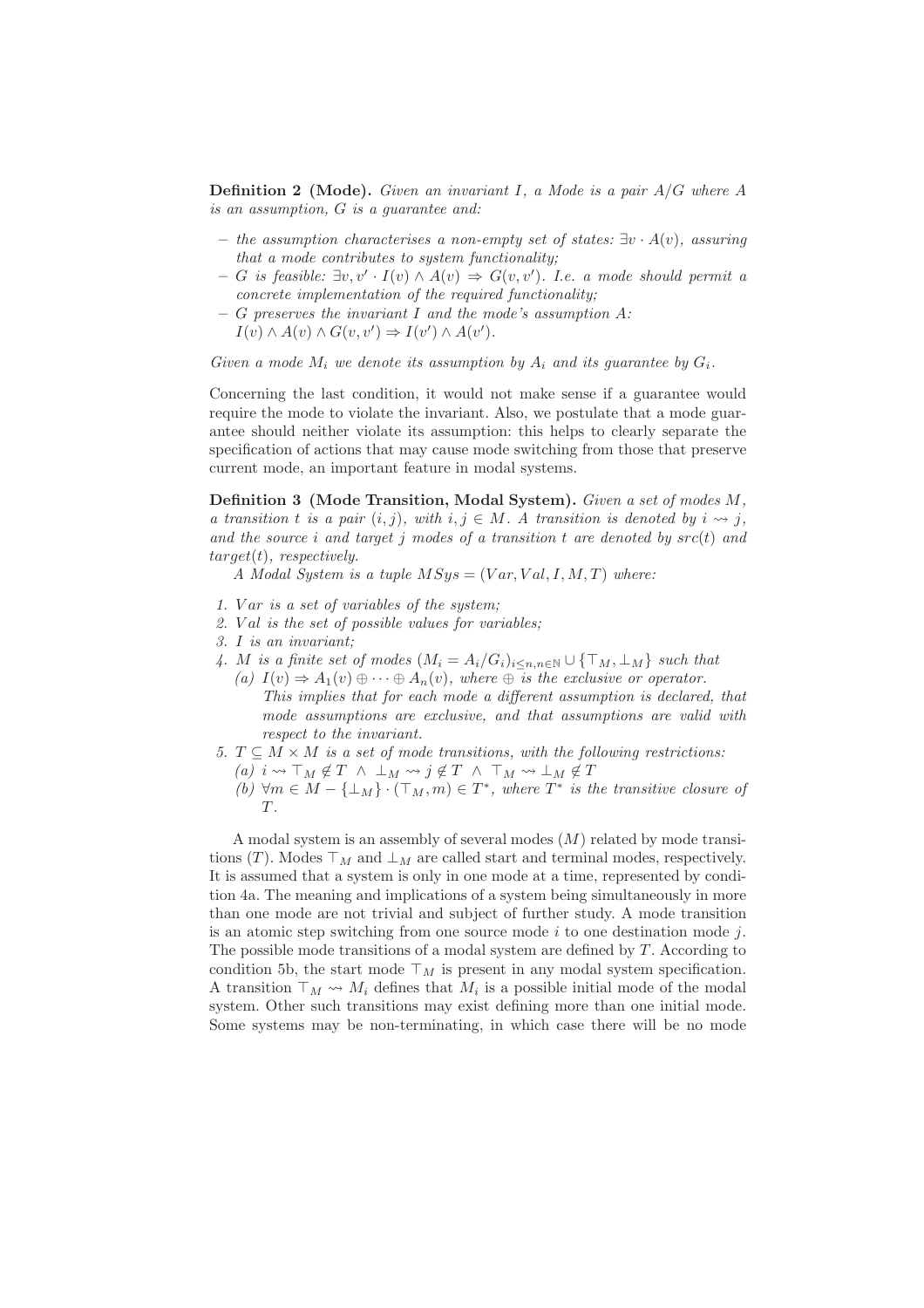transition to the terminal mode  $\perp_M$ . Condition 5a states that it is not possible to switch to a state before initialization or from the terminal mode to another mode; and during its lifetime a system enters at least one operation mode. Now we define the behavior of a modal system.

Definition 4 (Modal System Behaviour). *The behaviour of a modal system*  $MSys = (Var, Val, I, M, T)$ , given by a transition system  $MST = (MState, S_0,$  $\rightarrow$ ) where  $MState = \{(m, v) | m \in \{1..n, \top_M, \bot_M\}$  *is a mode index*  $\wedge v$  *is a state*}*; the initial state*  $S_0$  *is*  $\langle \top_M, Undef \rangle$  *and the transition relation*  $\rightarrow$ : *MState* → MState *is given by the rules:*

| Start    | $\frac{\top_M \rightsquigarrow k \land A_k(v)}{\langle \top_M, Undef \rangle \rightarrow \langle k, v \rangle}$ |
|----------|-----------------------------------------------------------------------------------------------------------------|
| internal | $A_m(v) \land G_m(v, v') \land A_m(v')$                                                                         |
| internal | $\frac{\land_m(v) \land G_m(v, v') \land A_m(v')}{\langle m, v \rangle \rightarrow \langle m, v' \rangle}$      |

The state of a system described using operation modes is a tuple  $\langle m, v \rangle$  where m is the index of a current operation mode and  $v$  is the current system state. In the following, each of the transition rules is explained.

*Initialisation.* A system starts executing one of its initialization mode transitions  $\langle \top_M, Undef \rangle \rightarrow \langle k, v \rangle$ . The transition switches the system on, by establishing a possible state defined by  $A_k(v)$ , and places it into some system mode  $M_k = A_k/G_k$ . This behaviour is described by rule start.

*Evolution.* A modal system may evolve either performing internal or mode switching transitions. Rule *internal* states that while the system is in some mode  $m$  the state may evolve to a state  $v'$  satisfying both the corresponding guarantee  $G_m(v, v')$  and the modes assumption  $A_m(v')$ . Rule switching states that the system may switch modes if there is a defined mode transition originating from the current mode. Internal and switching transitions compete with each other: at each step a non-deterministic choice is made among the enabled transitions.

*Termination.* A system terminates by executing one of terminating mode transition  $t \nightharpoonup \bot_M$ . Not every system has to have this transition: a control system would be typically designed as never aborting. There can be any number of terminating mode transitions. Due to condition 5a, no mode transitions are possible after  $\perp_M$  is reached

## 4 Refinement of Modal Systems

Modal System behavioural refinement details modes assumption or guarantee or both. A mode can also be detailed in more than one corresponding modes at the concrete level. Mode assumption cannot be strengthened during refinement. This is based on the understanding that an assumption is a requirement of a mode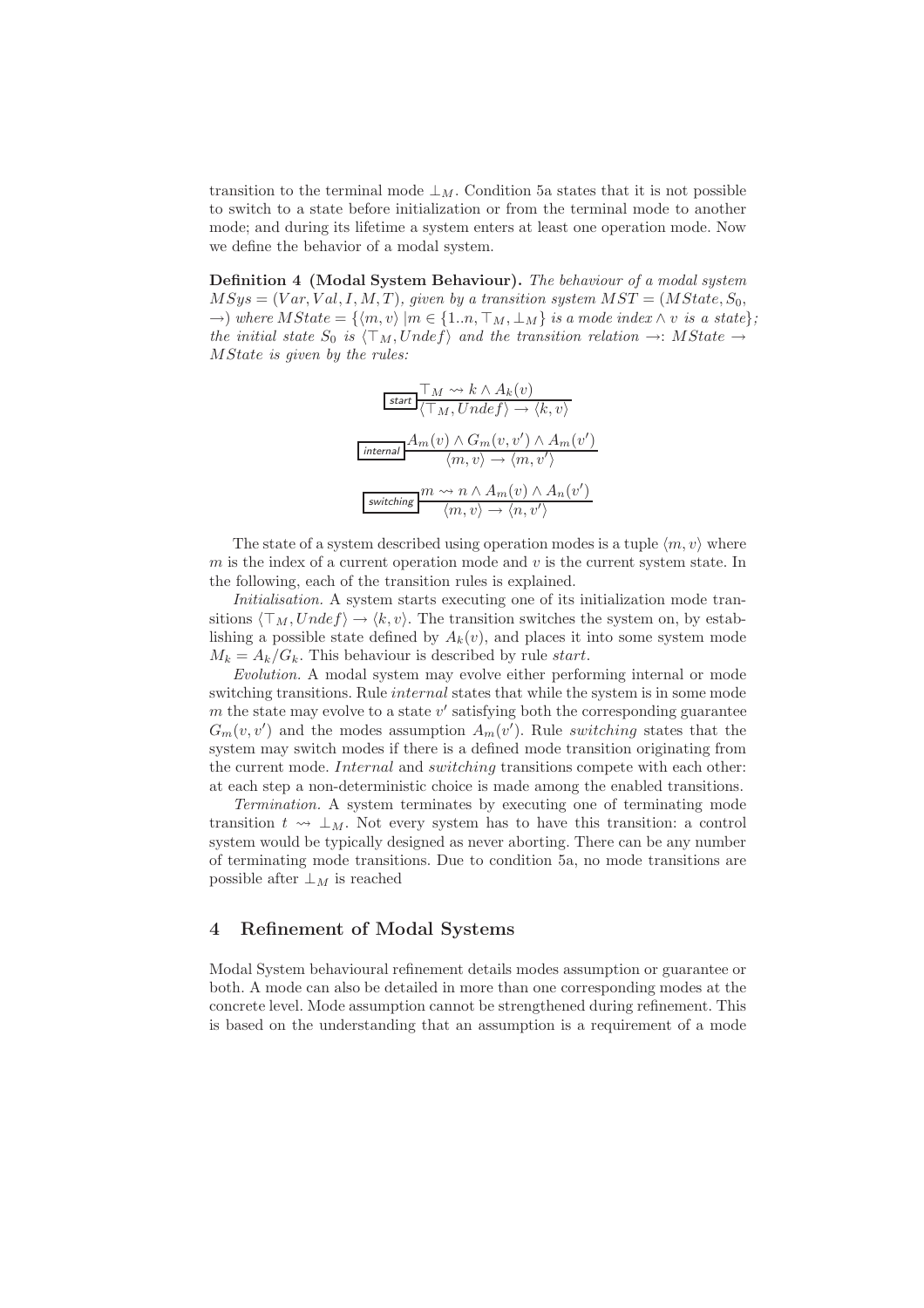to its environment. As a system developer cannot assume control over the environment of a modelled system, a stronger requirement to an environment may not be realisable. On the other hand, a weaker requirement to an environment means that a system is more robust as it would remain operational in a wider range of environments. Therefore, weakening assumptions during refinement is desired. Symmetrically, a mode guarantee cannot be weakened as a mode guarantee is understood as a contract of a mode with the rest of a system and the system environment. In other words, weakening a mode guarantee could violate expectations of another system part.

Mode transitions must be consistently refined along with refinement of modes. The general rules for refining mode transitions are: (i) a mode transition present at an abstract model must have at least one corresponding transition at a concrete model. If a source mode of a transition is split into two new modes, the transition can be associated with any one of the new modes or both; (ii) no new transitions may appear relating an abstract mode to another mode; (iii) new transitions may be defined on concrete modes. Now we formalize the above discussed notion of behavioural mode refinement.

#### Definition 5 (Modal System Behavioural Refinement). *Given:*

- $a$  modal system  $MSys_{abs} = (Var_{abs}, Val_{abs}, I_{abs}, M_{abs}, T_{abs})$ ; and
- $a \text{ modal system } MSys_{cnc} = (Var_{cnc}, Val_{cnc}, I_{cnc}, M_{cnc}, T_{cnc})$

*a refinement of*  $MSys_{abs}$  *into*  $MSys_{enc}$  *is defined by a pair*  $ref = (ref^M, ref^T)$ *of functions*  $ref^M : M_{cnc} \to M_{abs}$  *and*  $ref^T : T_{cnc} \to T_{abs}$  *such that:* 

- 1.  $ref^M$  *is total, surjective and preserves the start and terminal modes; and* ref<sup>T</sup> *is partial and surjective;*
- *2. an abstract mode assumption is stronger than the disjunction of assumptions of its concrete modes:*  $\forall m \in M_{abs} \cdot \bigvee_{\forall j \cdot j \in M_{cnc} \wedge ref^M(j)=m} A_j \Leftarrow A_m$
- *3. an abstract mode guarantee is weaker than the disjunction of guarantees of its concrete modes:*  $\forall m \in M_{abs} \cdot \bigvee_{\forall j \cdot j \in M_{cnc} \wedge ref^M(j) = m} G_j \Rightarrow G_m$
- *4. concrete transitions not mapped to abstract ones have the same abstract mode as source and target (i.e. it was an internal, or non-observable, transition of an abstract mode):*  $\forall t \notin dom(ref^T) \cdot ref^M(src_{ref}(t)) = ref^M(target_{ref}(t))$
- 5. for all transition  $t \in dom(ref^T)$ , the squares bellow commute:

$$
T_{abs} \xrightarrow{src_{abs}} M_{abs}
$$
\n
$$
r_{eff} \uparrow \qquad = \qquad \qquad \uparrow \qquad r_{eff} \uparrow \qquad = \qquad \qquad \uparrow \qquad r_{eff} \uparrow \qquad = \qquad \qquad \uparrow \qquad r_{eff} \uparrow \qquad = \qquad \qquad \uparrow \qquad r_{eff} \uparrow \qquad = \qquad \qquad \uparrow \qquad r_{eff} \uparrow \qquad = \qquad \qquad \downarrow \qquad r_{eff} \uparrow \qquad = \qquad \qquad \downarrow \qquad r_{eff} \uparrow \qquad = \qquad \qquad \downarrow \qquad r_{eff} \uparrow \qquad = \qquad \qquad \downarrow \qquad r_{eff} \uparrow \qquad = \qquad \qquad \downarrow \qquad r_{eff} \uparrow \qquad = \qquad \qquad \downarrow \qquad r_{eff} \uparrow \qquad = \qquad \qquad \downarrow \qquad r_{eff} \uparrow \qquad = \qquad \qquad \downarrow \qquad r_{eff} \uparrow \qquad = \qquad \qquad \downarrow \qquad r_{eff} \uparrow \qquad = \qquad \qquad \downarrow \qquad r_{eff} \uparrow \qquad = \qquad \qquad \downarrow \qquad r_{eff} \uparrow \qquad = \qquad \qquad \downarrow \qquad r_{eff} \uparrow \qquad = \qquad \qquad \downarrow \qquad r_{eff} \uparrow \qquad = \qquad \qquad \downarrow \qquad r_{eff} \uparrow \qquad = \qquad \qquad \downarrow \qquad r_{eff} \uparrow \qquad = \qquad \qquad \downarrow \qquad r_{eff} \uparrow \qquad = \qquad \qquad \downarrow \qquad r_{eff} \uparrow \qquad = \qquad \qquad \downarrow \qquad r_{eff} \uparrow \qquad = \qquad \qquad \downarrow \qquad r_{eff} \uparrow \qquad = \qquad \qquad \downarrow \qquad r_{eff} \uparrow \qquad = \qquad \qquad \downarrow \qquad r_{eff} \uparrow \qquad = \qquad \qquad \downarrow \qquad r_{eff} \uparrow \qquad = \qquad \qquad \downarrow \qquad r_{eff} \uparrow \qquad = \qquad \qquad \downarrow \qquad r_{eff} \uparrow \qquad = \qquad \qquad \downarrow \qquad r_{eff} \uparrow \qquad = \qquad \qquad \downarrow \qquad r_{eff} \uparrow \qquad = \qquad \qquad \downarrow \
$$

These conditions mean that: (1) all concrete modes have an abstract mode that they refine, and all abstract modes are refined by at least one concrete mode; and all abstract mode transitions are refined into one or more concrete mode transitions; (2) considering variables in the abstract system, concrete modes cover the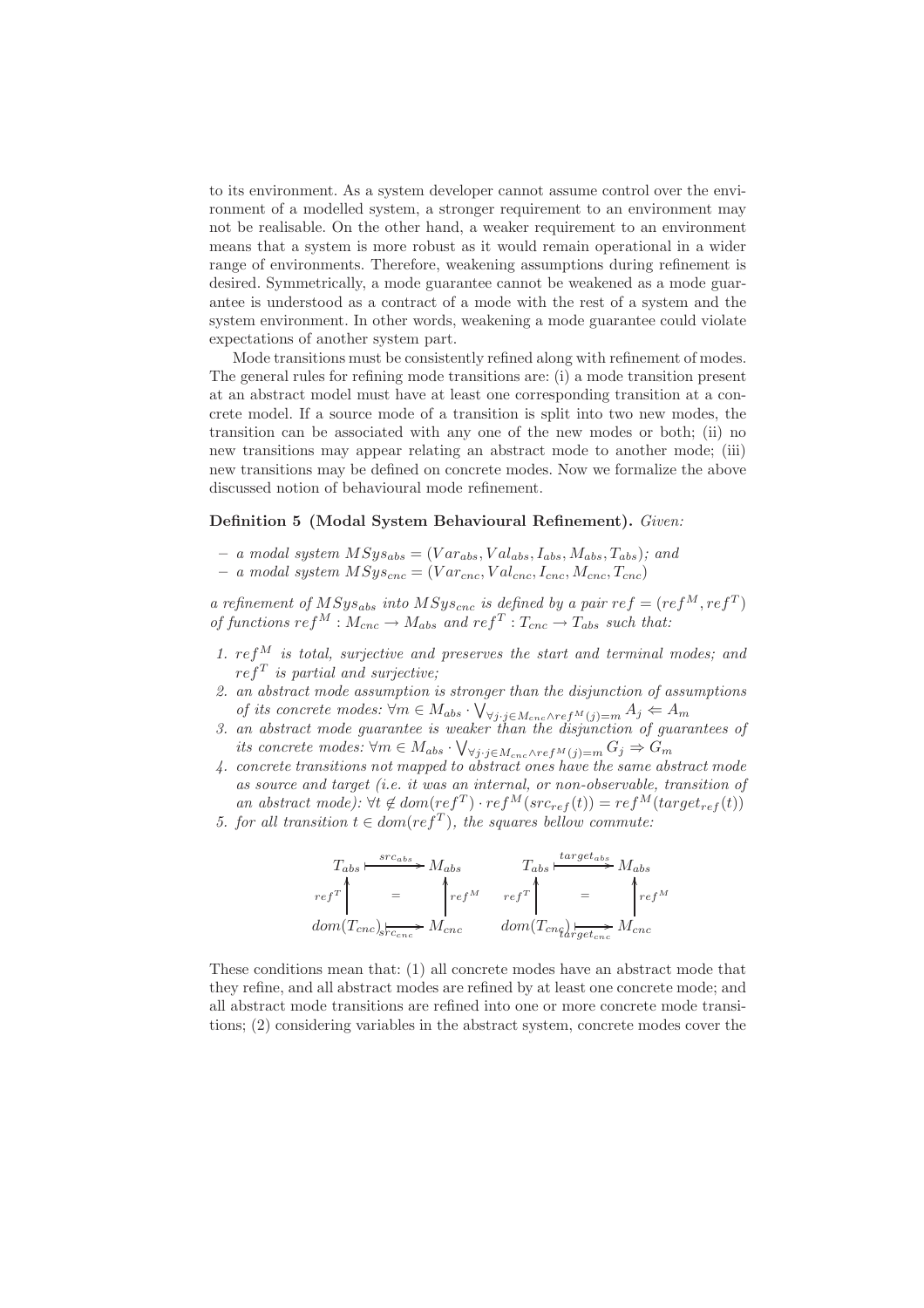same state space as the abstract one  $-$  it is not possible to restrict assumptions by refinement; (3) guarantees of the concrete system may be stronger (more deterministic) than the corresponding abstract ones; (4) if a transitions is added in a refinement step, it must have a non-observable effect on the abstract level (same source and target modes); (5) the transitions that are mapped to the abstract level (those in  $dom(T_{cnc})$ ) must be consistent with the mapping of source and target modes.

Via data refinement, the set v of model variables may change to a new set  $u$ and model invariant  $I(v)$  is replaced with a new invariant  $J(v, u)$ , often called a *gluing invariant*. The presence of old variables v in new invariant J allows a modeller to express a linking relation between the states of concrete and abstract models. Given a gluing invariant  $J(v, u)$ , data refinement can be added to definition 5 by extending conditions 2 and 3 respectively as:

$$
\forall m \in M_{abs} \cdot \bigvee_{\forall j \cdot j \in M_{ref} \land ref^M(j) = m} J(v, u) \land A_j(u) \Leftarrow A_m(v)
$$
  

$$
\forall m \in M_{abs} \cdot \bigvee_{\forall j \cdot j \in M_{ref} \land ref^M(j) = m} J(v, u) \land J(v', u') \land G_j(u, u') \Rightarrow G_m(v, v')
$$

## Proposition 1. *Given:*

- $-$  *an abstract modal system*  $MSys_{abs} = (Var_{abs}, Val_{abs}, I_{abs}, M_{abs}, T_{abs})$ ;
- $-$  *a concrete modal system*  $MSys_{cnc} = (Var_{cnc}, Val_{cnc}, I_{cnc}, M_{cnc}, T_{cnc})$ ;
- $-$  a refinement  $ref = (ref^M, ref^T)$  where  $ref^T : T_{cnc} \rightarrow T_{abs};$

any possible sequence of modes described by the transition system of  $MSys_{cnc}$ *can be translated into a possible sequence of modes described by the transition system of* MSysabs*.*

*Proof.* By definitions 3 and 4 the initial mode of a modal system is  $\top_M$ , and by definition 5  $ref^M(\top_M) = \top_M$ . So  $\top_M$  is initial in any sequence of modes described by both  $MSys_{abs}$  and  $MSys_{cnc}$ . Now consider the concrete modal system in any mode  $m_{c1}$ , corresponding through  $ref^{M}$  to an abstract mode  $m_{a}$ . By definition 5, conditions 1 and 4, a mode transition in the concrete level is either a new transition or refinement of a transition in the abstract level.

Consider the first case: by condition 4 a new transition can be added only among modes that refine a same abstract mode. In this case, switching from  $m_{c1}$ to  $m_{c2}$ , both corresponding through  $ref^M$  to  $m_a$ , has no effect at the abstract level -  $m_a$  is kept.

Consider the second case: in definition 5, by conditions 1, 4 and 5, any mode transition, which is not new (case above), starting from  $m_{c1}$  refines a transition starting from  $m_a$  and any mode transition arriving in  $m_{c1}$  also refines a transition arriving in  $m_a$ . This means that  $m_{c1}$  may offer a subset of possibilities of transitions, compared to  $m_a$ . However, since  $ref^T$  is surjective (condition 1), all transitions where  $m_a$  is involved have to be mapped to the concrete level. Thus another mode  $m_{c2}$ , that have to be refined from  $m_a$  (due to condition 5), will be associated to transitions that, together with the transitions where  $m_{c1}$ is involved, are equivalent to the transitions of  $m_a$ . The switching from  $m_{c1}$  to  $m_{c2}$ , according to the case above, does not correspond to a mode change at the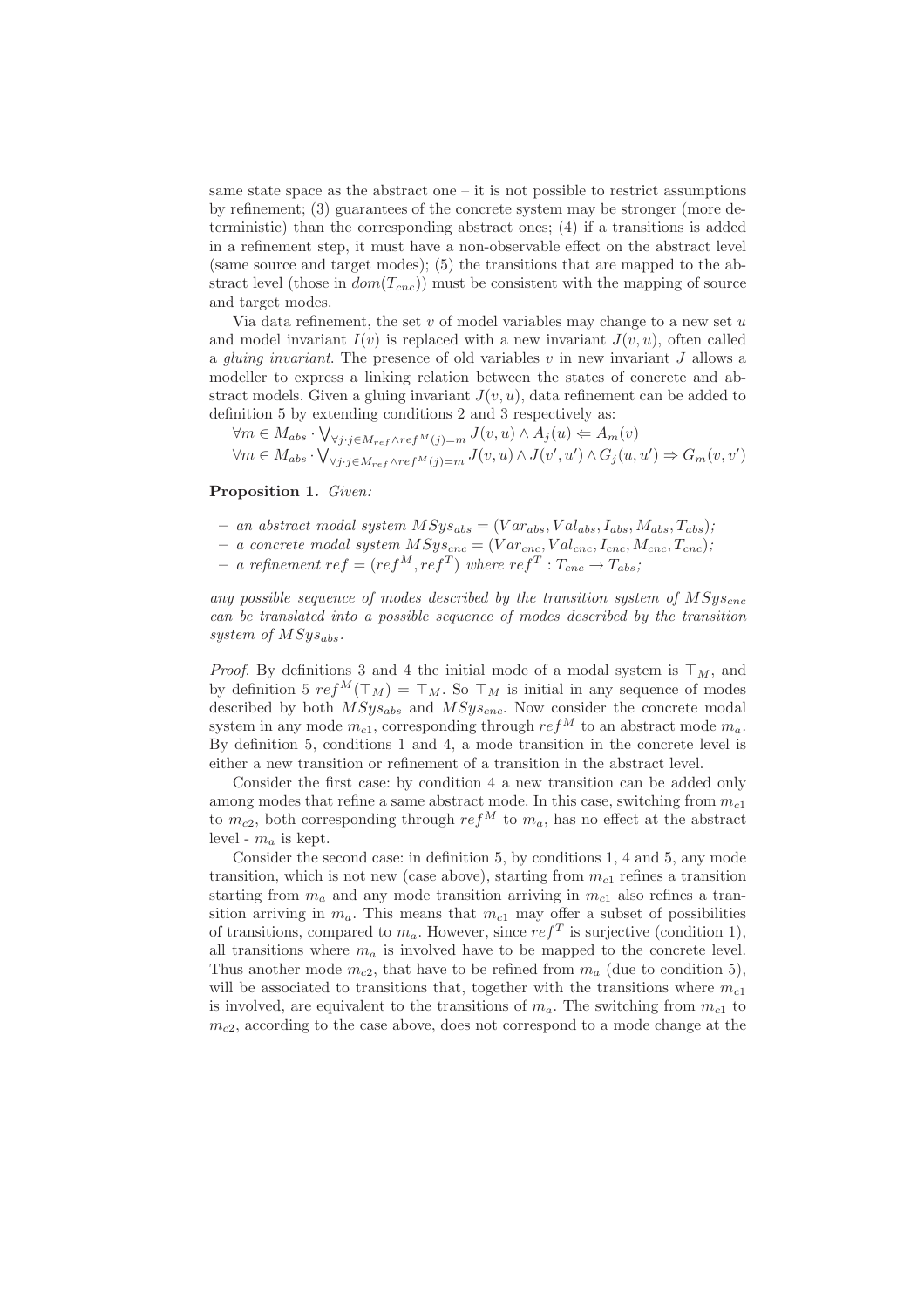abstract level because  $m_{c1}$  and  $m_{c2}$  refine the same  $m_a$ . Thus, the transitions of  $m_{c1}$  and  $m_{c2}$  correspond the transitions where  $m_a$  is involved.

Since each refinement does not add new mode switching possibilities, except those that have no observable effect at the abstract level, and since the transitions involving concrete modes of a same abstract mode exactly cover the transitions involving the abstract mode, the observable sequence of modes of a concrete modal system can be translated to an observable sequence of modes of the respective abstract modal system by taking each concrete mode  $m_{ci}$  of the sequence and substituting by the corresponding abstract one  $(ref^M(m_{ri}))$  while eliminating consecutive switchings to the same resulting abstract mode.

⊓⊔

## 5 Event-B

Event-B [2] is a state-based formalism closely related to Classical B [3] and Action Systems [15].

Definition 6 (Event-B Model, Event). *An Event-B Model is defined by a*  $tuple EBModel = (c, s, P, v, I, R_I, E) where c are constants and s are sets known$ *in the model; v* are the model variables<sup>5</sup>;  $P(c, s)$  *is a collection of axioms constraining* c and s;  $I(c, s, v)$  *is a model invariant limiting the possible states of*  $v$  *s.t.* ∃c,  $s, v \cdot P(c, s) \wedge I(c, s, v)$  *- i.e.* P and I characterise a non-empty set of  $model$  states;  $R_I(c, s, v')$  *is an initialisation action computing initial values for the model variables; and* E *is a set of model* events*.*

*Given states* v, v' an event is a tuple  $e = (H, S)$  where  $H(c, s, v)$  is the quard and  $S(c, s, v, v')$  is the before-after predicate that defines a relation between cur*rent and next states. We also denote an event guard by* H(v)*, the before-after* predicate by  $S(v, v')$  and the initialization action by  $R_I(v')$ .

Model correctness is demonstrated by generating and discharging a collection of proof obligations. The model *consistency* condition states that whenever an event on an initialisation action is attempted, there exists a suitable new state  $v'$  such that the model invariant is maintained -  $I(v')$ . This is usually stated as two separate proof obligations: a feasibility  $(I(v) \wedge H(v) \Rightarrow \exists v' \cdot S(v, v'))$  and an invariant satisfaction obligation  $(I(v) \wedge H(v) \wedge S(v, v') \Rightarrow I(v')$ . The behaviour of an Event-B model is the transition system defined as follows.

Definition 7 (Event-B Model Behaviour). *Given* EBModel = (c, s, P, v, I,  $R_I, E$ ), its behaviour is given by a transition system  $BST = (BState, BS_0, \rightarrow)$ *where:*  $BState = \{\langle v \rangle | v \text{ is a state} \} \cup Under, BS_0 = Under, and \rightarrow \subseteq BState \times$ BState *is the transition relation given by the rules:*

$$
\boxed{\text{start}}{R_I(v') \land I(v')}
$$

$$
\overline{U \cdot \text{ndef} \rightarrow \langle v' \rangle}
$$

<sup>5</sup> For convenience, as in [3], no distinction is made between a set of variables and a state of a system.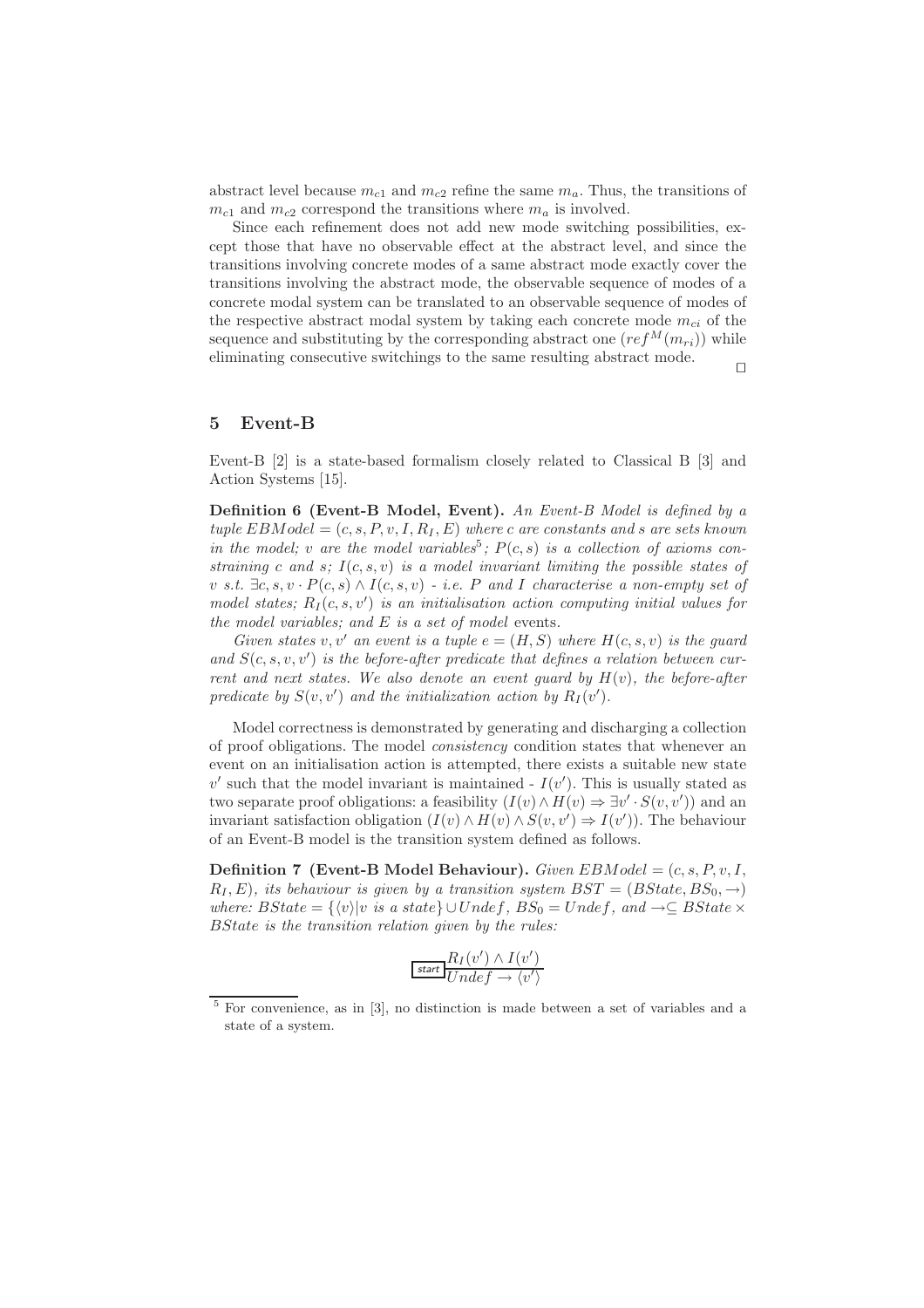$$
\boxed{\text{transition}} \frac{\exists (H, S) \in E \cdot I(v) \land H(v) \land S(v, v') \land I(v')}{\langle v \rangle \rightarrow \langle v' \rangle}
$$

According to rule *start* the model is initialized to a state satisfying  $R_I \wedge I$ and then, as long as there is an enabled event (rule *transition*), the model may evolve by firing an enabled event and computing the next state according to the event's before-after predicate. Events are atomic. In case there is more than one enabled event at a certain state, the demonic choice semantics applies. The semantics of an Event-B model is given in the form of proof semantics, based on Dijkstra's work on weakest preconditions [16].

To refine model  $M$  one constructs a new model  $M'$  that is behaviourally equivalent to the old one. In Event-B, this is achieved by constructing a refinement mapping between  $M'$  and  $M$  and by discharging a number of refinement proof obligations.

An extensive tool support through the Rodin Platform makes Event-B especially attractiveA development environment for Event-B is supported. An integrated Eclipse-based development environment is actively developed, and open to third-party extensions in the form of Eclipse plug-ins. The main verification technique is theorem proving supported by a collection of theorem provers, but there is also some support for model checking<sup>6</sup>.

## 6 Modal Systems and Event-B

As already discussed, a modal system defines a class of possible models which may be specified using established formal methods. Therefore, a consistency condition is needed such that we can evaluate if a given model satisfies a modal system. In this section we discuss first such condition and then how to enrich the set of proof obligations on an Event-B model to show that it satisfies a modal system specification.

## Definition 8 (Modal System Consistency Conditions for an Event-B Model). *Given:*

- $-$  *an Event-B model EBModel* =  $(c_E, s_E, P_E, v_E, I_E, R_{I_E}, E_E)$  *and*
- $a$  *Modal System MSys* = (Var<sub>M</sub>, Val<sub>M</sub>, I<sub>M</sub>,  $M_M$ , T<sub>M</sub>) *where*  $Var_M \subseteq v_E$ *;*
- $-$  *a state projection function*  $fs_{EtoM}(s_E) = s_M$  *that, given a state*  $s_E$  *of the Event-B Model, constructs the corresponding state*  $s_M$  *of the modal system by projecting the modal system state;*
- $-$  *a predicate projection function*  $fp_{EtOM}(P_E) = P_M$  *that, given a predicate over*  $v_E$  *constructs the corresponding predicate over*  $Var_M$ ;

EBModel *satisfies* MSys *iff:*

<sup>6</sup> See Rodin Platform http://www.event-b.org/ (last accessed September 21st 2009). Rodin Development is supported by European Union ICT Projects DEPLOY (2008 to 2012) and RODIN (2004 to 2007).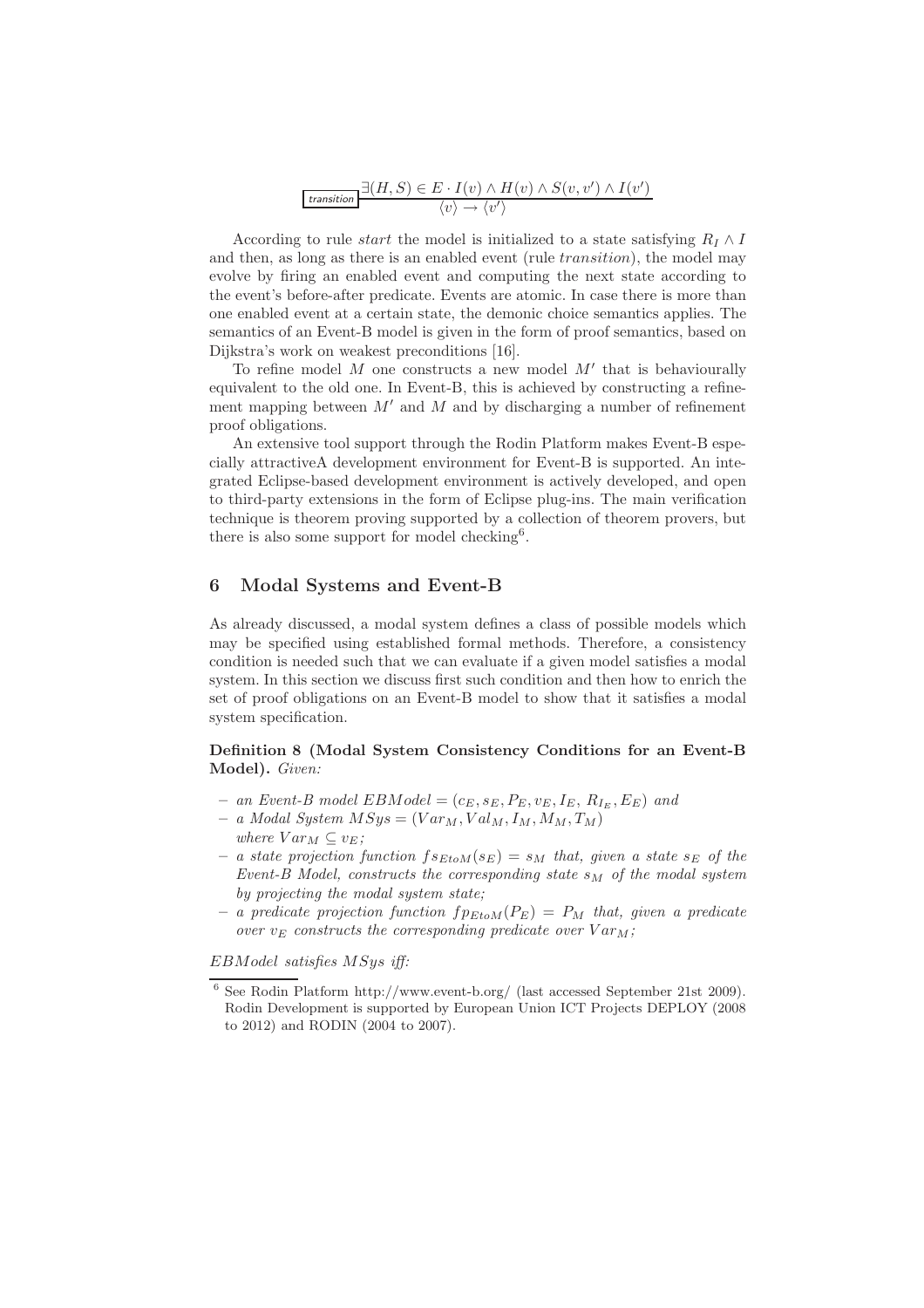- *1. both specify the same invariant on*  $Var_M$ :  $fp_{EtOM}(I_E) = I_M$
- *2. the initialisation is compatible, i.e. the initial state* EBModel *is compatible with the assumption of any initial mode of* MSys*:*

 $fp_{Etom}(R_{I_E}) \Rightarrow \bigvee_{\forall t \in T_M \cdot src(t) = \top_M} A_{target(t)}$ 

- *3.* (a) every transition  $t_E : s1_E \rightarrow s2_E$  of the behaviour of EBModel has a *corresponding transition*  $t_M : \langle m1, s1_M \rangle \rightarrow \langle m2, s2_M \rangle$  *in the behaviour of*  $MSys$ , where  $fs_{EtoM}(s1<sub>E</sub>) = s1<sub>M</sub> \wedge fs_{EtoM}(s2<sub>E</sub>) = s2<sub>M</sub>$ and  $t_M$  *is either:* 
	- *i.* an internal transition of MSys, when  $m1 = m2$  or
	- *ii. a switching transition of MSys, when*  $m1 \neq m2$ ;
	- *(b) every transition*  $t_M : \langle m1, s1_M \rangle \rightarrow \langle m2, s2_M \rangle$  *in the behaviour of MSys has a corresponding transition*  $t_E$  :  $s1_E \rightarrow s2_E$  *of the behaviour of*  $EBModel~with~fs_{EtoM}(s1<sub>E</sub>) = s1<sub>M</sub> \wedge fs_{EtoM}(s2<sub>E</sub>) = s2<sub>M</sub>.$

The following proposition states the compatibility between the computations of the mode system and an Event-B model that realises it, according to Def. 8. Note that this realisation if not just a refinement relation because, besides requiring that the event-B model does not introduce new behavior, it requires also that the event-B model exhibits all possible behaviors defined in the mode system being realised.

### Proposition 2. *Given:*

- $a$  *Modal System MSys* =  $(Var_M, Val_M, I_M, M_M, T_M)$ *where*  $Var_M \subseteq v_E$ *;*
- $-$  *an Event-B model EBModel* =  $(c_E, s_E, P_E, v_E, I_E, R_{I_E}, E_E)$  *and*
- $-$  *function*  $f_{\text{S}}f_{\text{t}}$  *and*  $f_{\text{P}}f_{\text{t}}$  *as in Def. 8 ;*

*any possible sequence in the transition system of* MSys *can be translated into a sequence described by the transition system of* EBModel *and vice versa.*

*Proof.* Condition 1 of Def. 8 assures that the state space is the same (restricted to the variables of  $MSys$ ).

First, we prove that given a transition sequence of  $MSys$ , we can generate a corresponding one for EBModel. Any sequence of MSys must start with a transition generated by rule start, that generates a state in which the assumption of some initial mode  $A_k$  is true. Since this state is also possible in the  $EBModel$ (because the state spaces are the same) and assumptions of a mode system are disjoint, condition 2 of Def. 8 ensures that there must be a transition generated by rule startEvent that leads to this state. From there on, 3b of Def. 8 guarantees that there is a corresponding transition in the transition system of  $EBModel$ for each transition of  $MSus$ .

The proof of the other direction (given a transition sequence of  $EBModel$ , a corresponding one for  $MSsys$  can be found) is analogous, using 3a of Def. 8.  $\Box$ 

Based on these consistency conditions, we now define the proof obligations that are necessary to discharge to show that an Event-B model satisfies a mode system. The first two proof obligations correspond to the first two consistency conditions. The other 3 are necessary to ensure condition 3.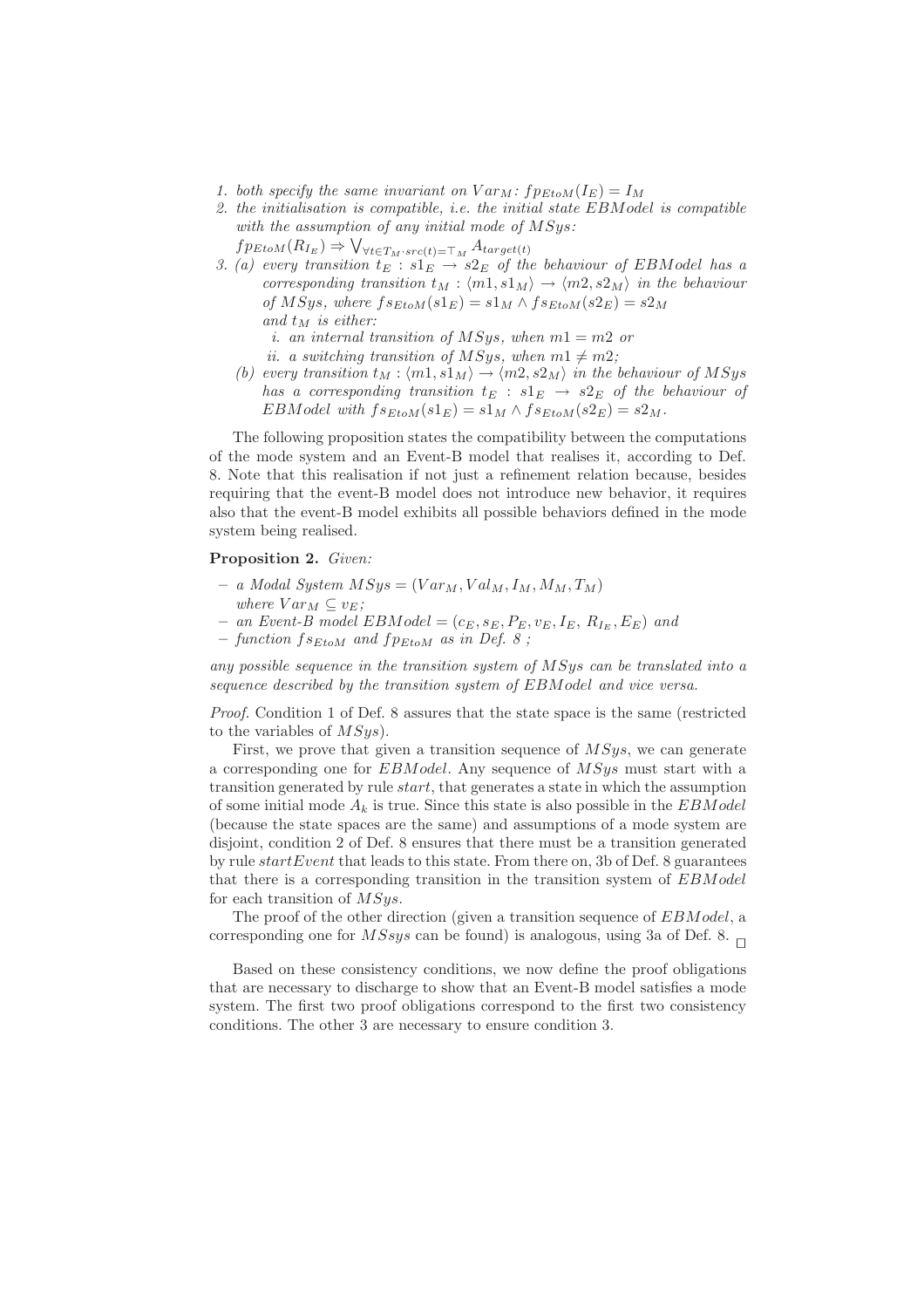Definition 9 (Proof Obligations).

PO1 (Invariant compatibility) *:*

$$
fp_{EtoM}(I_E) = I_M
$$

PO2 (Initial state compatibility) *:*

$$
fp_{Et\circ M}(R_{I_E}) \Rightarrow \bigvee_{\forall t \in T_M \cdot src(t) = \top_M} A_{target(t)}
$$

PO3 (Events/Modes compatibility) *:*

$$
\forall E_i = (H_i, S_i) \in E_{EBModel} \cdot \forall M_j = A_j / G_j \in M_{MSys}.
$$

$$
(H_i(v) \wedge A_j(v) \wedge S(v, v')) \Rightarrow \tag{1}
$$

$$
(\langle A_j(v') \wedge G_j(v, v') \rangle) \vee \tag{2}
$$

$$
((\exists M_k = A_k / G_k \in M_{MSys} \cdot A_k(v')) \land (j \rightsquigarrow k) \in T_{MSys}) \quad ) \tag{3}
$$

PO4 (Event guard/Mode assumption compatibility ) *:*

$$
\forall E_i = (H_i, S_i) \in E_{EBModel}, H_i(v) \Rightarrow \bigvee_{\forall M_j = A_j/G_j \in M_{MSys}} A_j(v)
$$

PO5 (Events/Transitions compatibility) *:*

$$
\forall (i \rightsquigarrow j) \in T_{MSys}, M_i = (A_i/G_i), M_j = (A_j/G_j) \in M_{MSys}.
$$
  

$$
\exists E_k = (H_k, S_k) \in E_{EBModel} \land (H_k(v) \land A_i(v) \land S_k(v, v') \land A_j(v'))
$$

Condition 3 of Def. 8 relates the transitions of Event-B Model and Modal System. Condition 3a states that any transition in the Event-B Model is a possible transition of the Modal System  $(3(a)i)$  or  $3(a)ii)$ . This can be shown on the structure of events. Each event of the model, whenever enabled in a mode, will either: preserve the modes assumption and guarantee in case of 3(a)i or switch mode according to existing mode switching transition in case of 3(a)ii. Proof obligation **PO3** has to be discharged to cover this condition. If an event guard and a mode assumption are true (line 1), the event is possible in that mode. In this case the event either describes an internal transition (line 2) or a mode transition (line 3). In the first case, both assumption and guarantee of the current mode have to be preserved by the event. In the second case, the modal system specifies the possibility of such transition and the event establishes the new assumption.

Since our mode definition allows the invariant to be weaker than the conjunction of assumptions, it is needed to show that any event is enabled only when an assumption is, otherwise the event is specifying some behaviour that does nor match any mode definition. This is assured by discharging proof obligation PO4.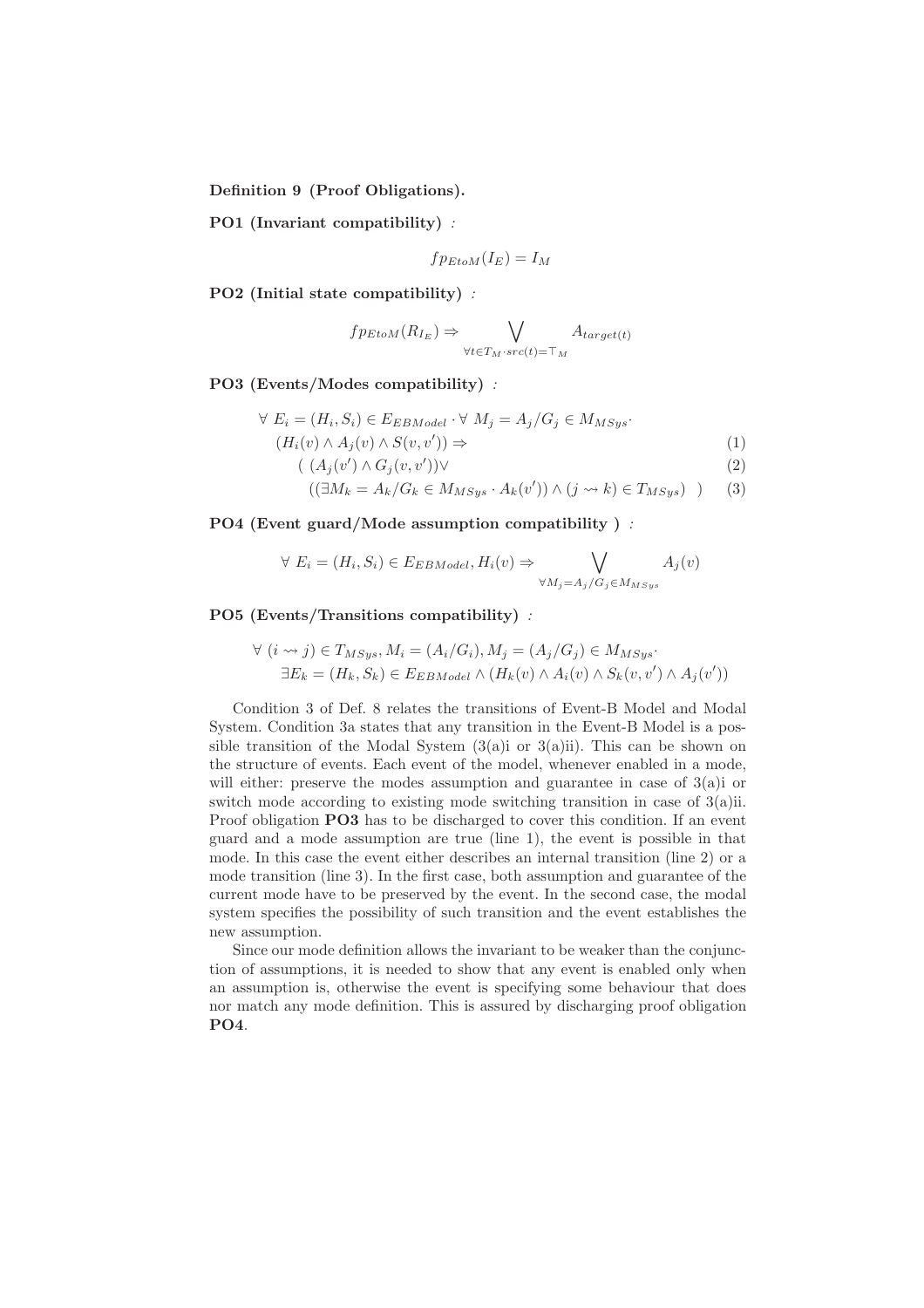Condition 3b of Def. 8 states that all defined mode switching transitions have a corresponding event in the Event-B model. The corresponding proof obligation is PO5.

*Reachability Properties.* To completely assure condition 3b, it has to be shown, additionally to the given proof obligations, that each mode transition in the Modal System behaviour is possible in the Event-B model behaviour. Proof obligations to discharge such properties can not be generated in general, they are specific for each model. They can be assured either by structuring a model such that these properties can be proven or by using additional analysis techniques such as model checking.

## 7 Cruise Control Case Study

The Case Study is presented in the following parts: first we exemplify modelling with modes; then we discuss aspects of building an Event-B model to realise a modes specification; thirdly we exemplify proof obligations on the case study, and then general comments are made.

### 7.1 Modelling with Modes

The Cruise Control case study illustrates the proposed technique to the development of a simplified version of one of the DEPLOY case studies [8]. The system assists a driver in reaching and maintaining some predefined speed. In the current modelling we assume an idealised car and idealised driving conditions such that the car always responds to the commands and the actual speed is updated according to the control system commands.

Figure 1 presents the diagrams of the most abstract modal system for the cruise control (A) and the resulting models of three successive refinement steps (B to D). The assumption and guarantee for each mode is given in Figure 2. The diagrams use a visual notation loosely based on Modechards [9]. A mode is represented by a box with mode name; a mode transition is an arrow connecting two modes. The direction of an arrow indicates the previous and next modes in a transition. Special modes  $\top_M$  and  $\bot_M$  are omitted so that initiating and terminating transitions appear connected with a single mode. Refinement is expressed by nesting boxes. A refined diagram with an outgoing arrow from an abstract mode is equivalent to outgoing arrows from each of the concrete modes.

At the most abstract level (Figure  $1(A)$ ) we introduce mode *IGNITION\_CYCLE* to represent the activity from the instant the ignition is turned on to the instant it is turned off, represented by transitions *ignitionOn* and *ignitionOff*. During an ignition cycle, its guarantee must be respected independently of operation by the driver or by the cruise control. The model includes: the state of ignition  $($ on/off) modelled by a boolean flag ig; the current speed of the car (a modelling approximation of an actual car speed), stored in variable sa; a safe speed limit speedLimit above which the car should not be; and a safe speed variation  $maxSpeedV$ . No memory is retained about states in the previous ignition cycle.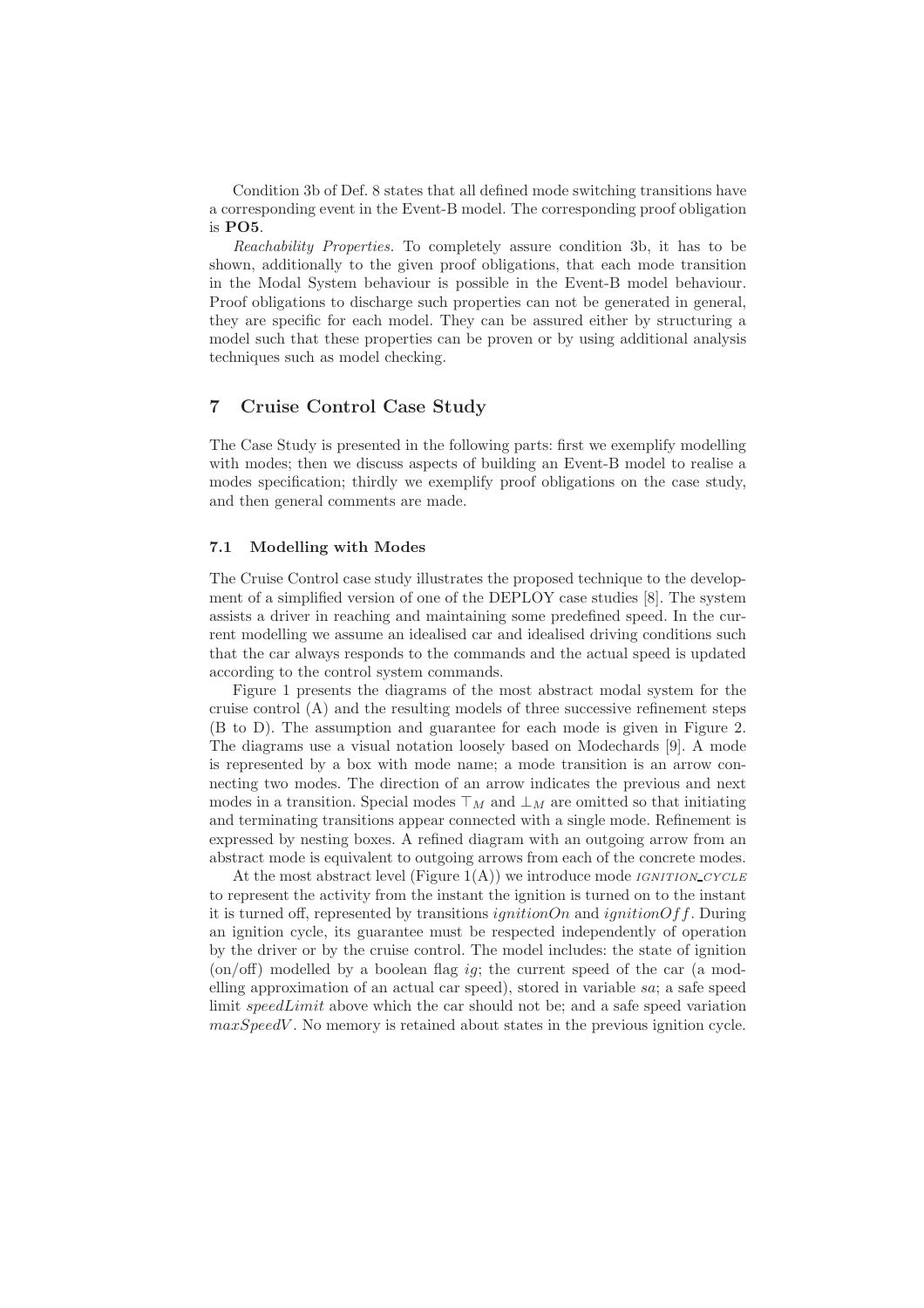

Fig. 1. Cruise control refinement steps (A) to (D).

In the first refinement step (Figure 1(B)) IGNITION CYCLE is refined in DRIVER corresponding to the activity when cruise control is off and *CRUISE CONTROL* when cruise control is active. *on/off* interface buttons to activate/deactivate the cruise control are mapped to transition events  $ccOn$  and  $ccOff$ . This refinement introduces: the state of cruise control (on/off), modelled by boolean flag  $cc$ ; the target speed that a cruise control is to achieve and maintain, represented by variable st; an allowance interval isp that determines how much actual speed could deviate from a target speed. The next refinement step (Figure  $1(C)$ ) introduces different operating strategies: if the difference between current (sa) and target  $(st)$  speeds is within an acceptable error interval  $(isp)$ , the cruise control works to MAINTAIN the current speed. Otherwise, it employs different procedures to APPROACH the target speed. Switching from DRIVER to CRUISE\_CONTROL may either establish the assumptions of APPROACH or MAINTAIN , depending on the difference between st and sa. In either of these two modes the cruise control can be switched off and the control returned to the driver.

At any time failures of the surrounding components (e.g. airbag activated, low energy in battery, etc.) may happen and are signalled to the cruise control system. In the presence of an error, the control is returned to the driver and handling measures are activated. Errors can be reversible or irreversible. After being handled, the first ones allow the cruise control to become available again; the irreversible ones cause the cruise control to become unavailable during the ignition cycle. According to the last refinement step (Figure  $1(D)$ ), when an error is detected it is registered in an *error* variable. If an error is signalled in any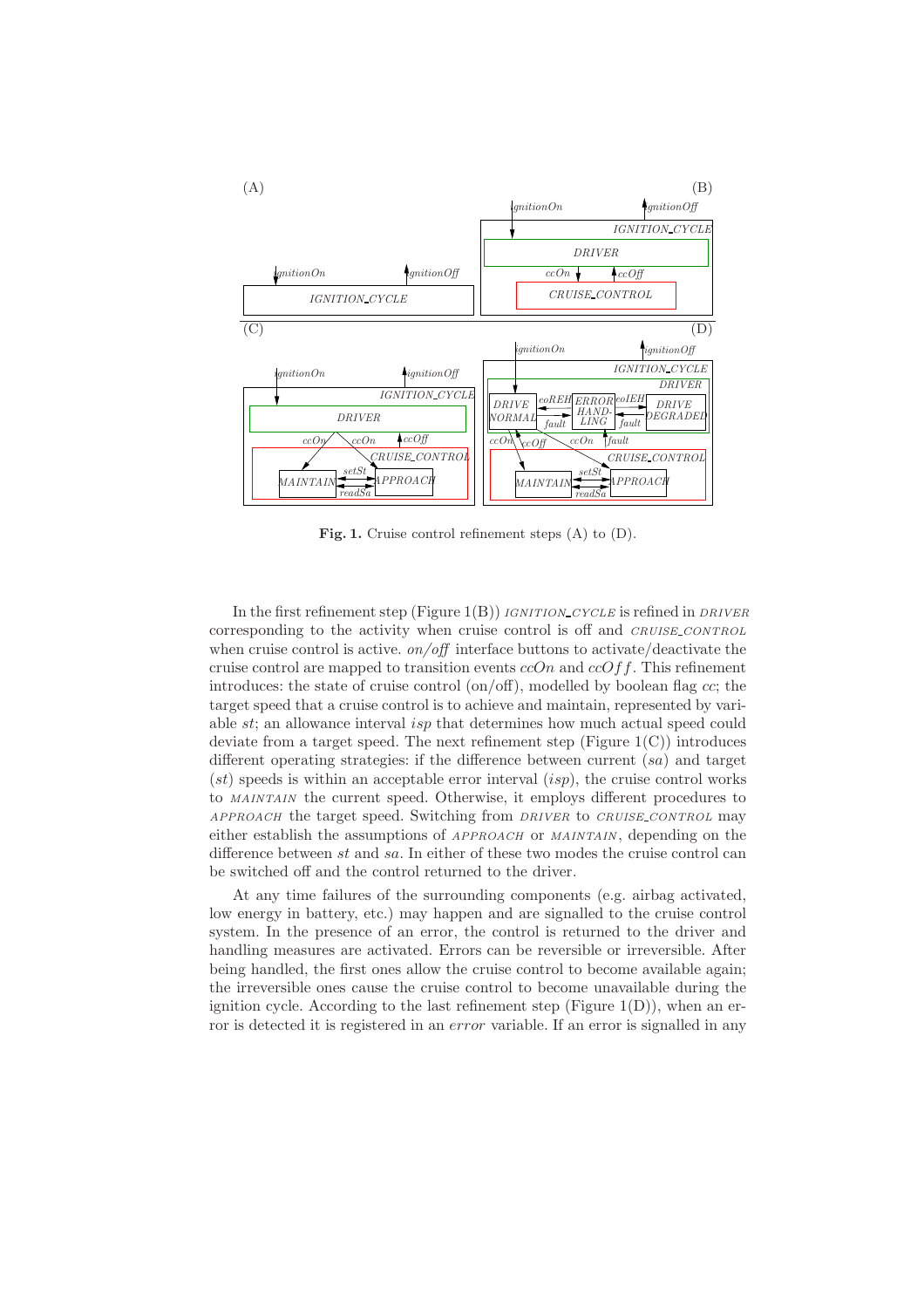|                 | mode assumption                                                   | guarantee                                                         |
|-----------------|-------------------------------------------------------------------|-------------------------------------------------------------------|
|                 | <i>IGNITION</i> ignition is on                                    | keep speed under limit and (ac/de)celarate safely                 |
|                 | $CYCLE$ $iq = true$                                               | $ sa \ltq speedLimit) \wedge ( sa' - sa  \ltq maxSpeedV)$         |
|                 | DRIVER ignition cycle assumption                                  | ignition cycle guarantee                                          |
|                 | and cruise control off                                            |                                                                   |
|                 | $ig = true \wedge cc = false$                                     | $ sa \lt speedLimit) \wedge ( sa' - sa  \lt maxSpeedV)$           |
|                 | $CRUISE$ ignition cycle assumption                                | ignition cycle guarantee and                                      |
|                 | $CONTROL$ and cruise control on                                   | maintain or approach target speed or                              |
|                 | $iq = true \wedge cc = true$                                      | $(sa < speedLimit) \wedge ( sa' - sa  < maxSpeedV) \wedge$        |
|                 |                                                                   | $( sa'-st'  \leq isp \vee  sa'-st'  <  sa-st )$                   |
|                 | <i>APPROACH</i> cruise control assumption and                     | cruise control guarantee and                                      |
|                 | speed not close to target                                         | approach target speed                                             |
|                 | $iq = true \wedge cc = true \wedge$                               | $(sa < speedLimit) \wedge ( sa' - sa  < maxSpeedV) \wedge$        |
|                 | $ sa' - st'  >$ isp                                               | $( sa' - st'  <  sa - st )$                                       |
| <b>MAINTAIN</b> | cruise control assumption and                                     | cruise control guarantee and                                      |
|                 | speed close to target                                             | maintain target speed                                             |
|                 | $iq = true \wedge cc = true \wedge$                               | $ sa \lt spec dLimit) \wedge ( sa' - sa  \lt max Speed V) \wedge$ |
|                 | $ sa' - st'  \leq isp$                                            | $( sa' - st'  \leq isp)$                                          |
|                 | $DRIVE$ -driver assumption and                                    | driver guarantee                                                  |
|                 | <i>NORMAL</i> and no error                                        | (and cruise control available)                                    |
|                 | $ig = true \wedge cc = false \wedge$                              | $(sa < speedLimit) \wedge$                                        |
|                 | $error = false$                                                   | $( sa'-sa  < maxSpeedV)$                                          |
|                 | ERROR driver assumption and error                                 | driver guarantee and recovery measures                            |
|                 | HAND- and handling not finished                                   | (and cruise control not available)                                |
|                 | $ig = true \wedge cc = false \wedge$                              | $sa < speedLimit) \wedge$                                         |
|                 | $error = true \wedge eHand = true$                                | $\left( sa'-sa $                                                  |
|                 | DRIVE_driver assumption and                                       | driver guarantee                                                  |
|                 | DEGRADED error and handling finished                              | and cruise control not available)                                 |
|                 | $iq = true \wedge cc = false \wedge$                              | $sa < speedLimit) \wedge$                                         |
|                 | $error = true \wedge eHand = false \mid ( sa' - sa  < maxSpeedV)$ |                                                                   |

Fig. 2. Modes assumptions and guarantees.

of the system modes, the system switches to ERROR HANDLING, where control is with the driver. Eventually error handling reestablishes DRIVE NORMAL, with full functionality available, or switches to *DRIVE-DEGRADED* mode where the cruise control is not available. Note that although the guarantees of these three concrete modes from DRIVER are the same, they have distinct mode transition possibilities: in modes DRIVE DEGRADED and ERROR HANDLING the cruise control cannot be turned on. After finishing error handling the system continues in either normal or degraded mode.

## 7.2 Building an Event-B model to realise the modal system

Once a modal system is sufficiently developed (but not necessarily finalised) one can start building an Event-B model implementing it. The static part of a model, such as variables and invariant is already elaborated to some degree in a modal system specification. These are simply copied into an initial Event-B machine. Next, one has to study a mode diagram to grasp the general architecture of a system: the modes and the mode transitions. It helps to begin such a study with the most abstract diagram as it gives the understanding of the relation between the system modes.

We present excerpts from an Event-B model realising the modal system developed for the case study. For the most detailed modal specification, we have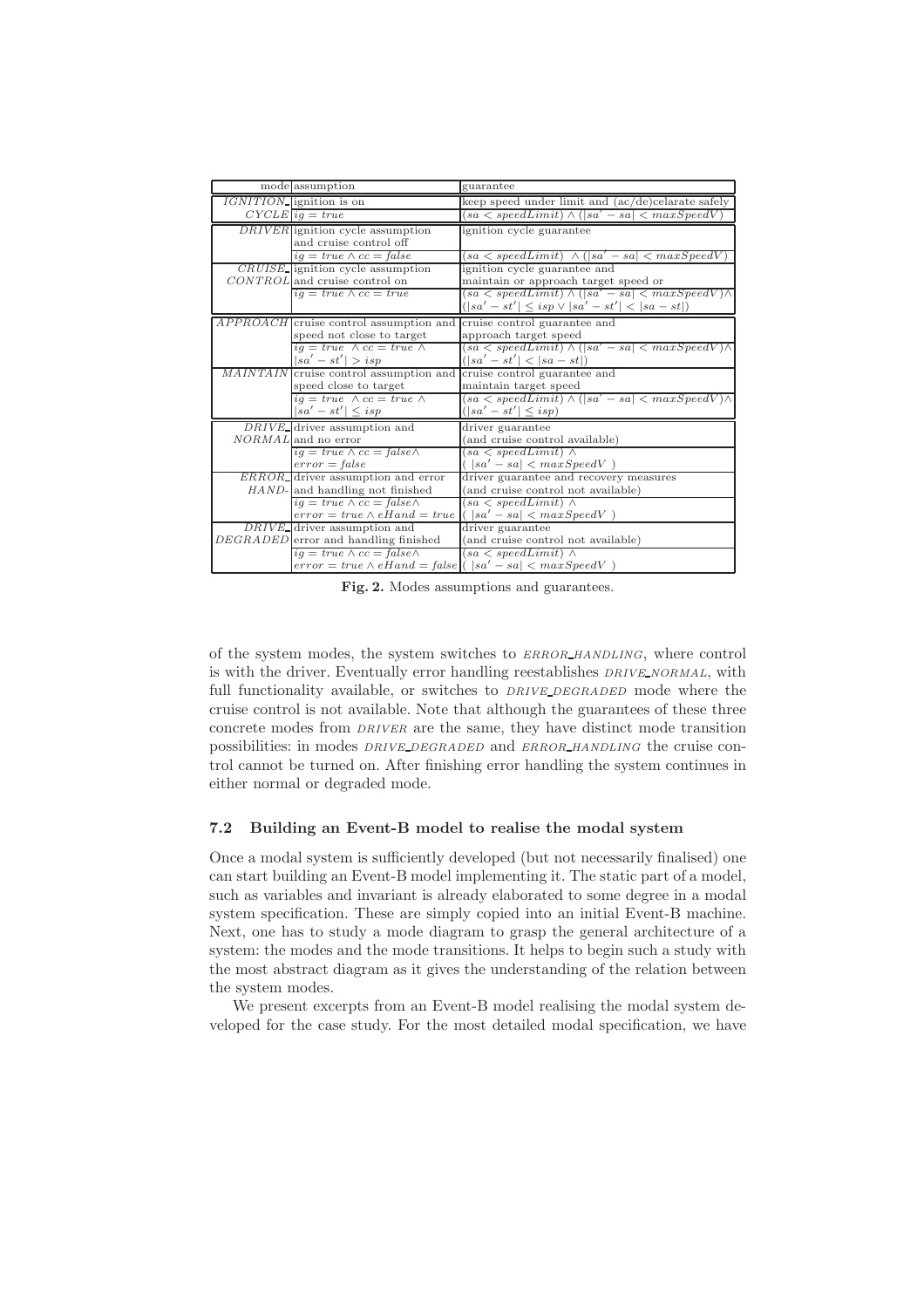the Event-B declaration of variables and invariant on the right. It is merely a result of mechanically translating definitions from the modal specification into the Event-B syntax. The referenced context  $cc\_ctx$  contains declarations of sets and constants such SPEED and speedLimit.

```
machine cruisecontrol
sees cc\_ctxvariables ig, cc, sa, st, error
invariant
  ig ∈ BOOL
  cc \in BOOLsa \in SPEEDst \in SPEEDst > 0error ∈ BOOL
  eHand \in BOOL
```
Initially, the invariant has no interesting statements relating to the safety properties of the system. This is because in a modal system safety properties are put into the guarantees of individual modes. However, once it comes to the verification of an Event-B model against a modal specification the proof obligations (see Def. 9), derived from the condition that an event must satisfy a mode guarantee, would suggest additional invariants. Hence, the process of showing modes/Event-B consistency gradually adds more details into an Event-B model with each additional discharged proof obligation.

In Event-B an initialisation is a special event assigning initial values to all the model variables. While in a modal specification there is no explicit discussion of initialisation in terms of state computations, the conditions on all mode transitions originating at  $\top_M$  result in a rather detailed characterisation of possible variable initialisations.

For the cruise control case study the initial state should satisfy the invariant and the assumption of the initiating mode 'Drive Normal' and thus the least constrained initialisation event has the form shown on the right.

initialisation  $ig := TRUE \parallel cc := FALSE \parallel$  $sa : \in SPEED \parallel st : \in \mathbb{N}_1 \parallel$  $error := FALSE \parallel eHand :: BOOL$ 

The non-deterministic initialisation of sa (car speed) should raise concerns as it contradicts our understanding that a car is initially stationary. There is, however, nothing the mode specification that tells this and it is one of those many details we have abstracted away in a mode specification. In this case we choose to strengthen the initialisation event and state that initially sa is zero. Obviously, such initialisation also satisfies the requirements to an event implementing initiating mode transitions. The counterpart of the initialisation event is an event halting the current ignition cycle. This is implemented with an event setting ig to FALSE: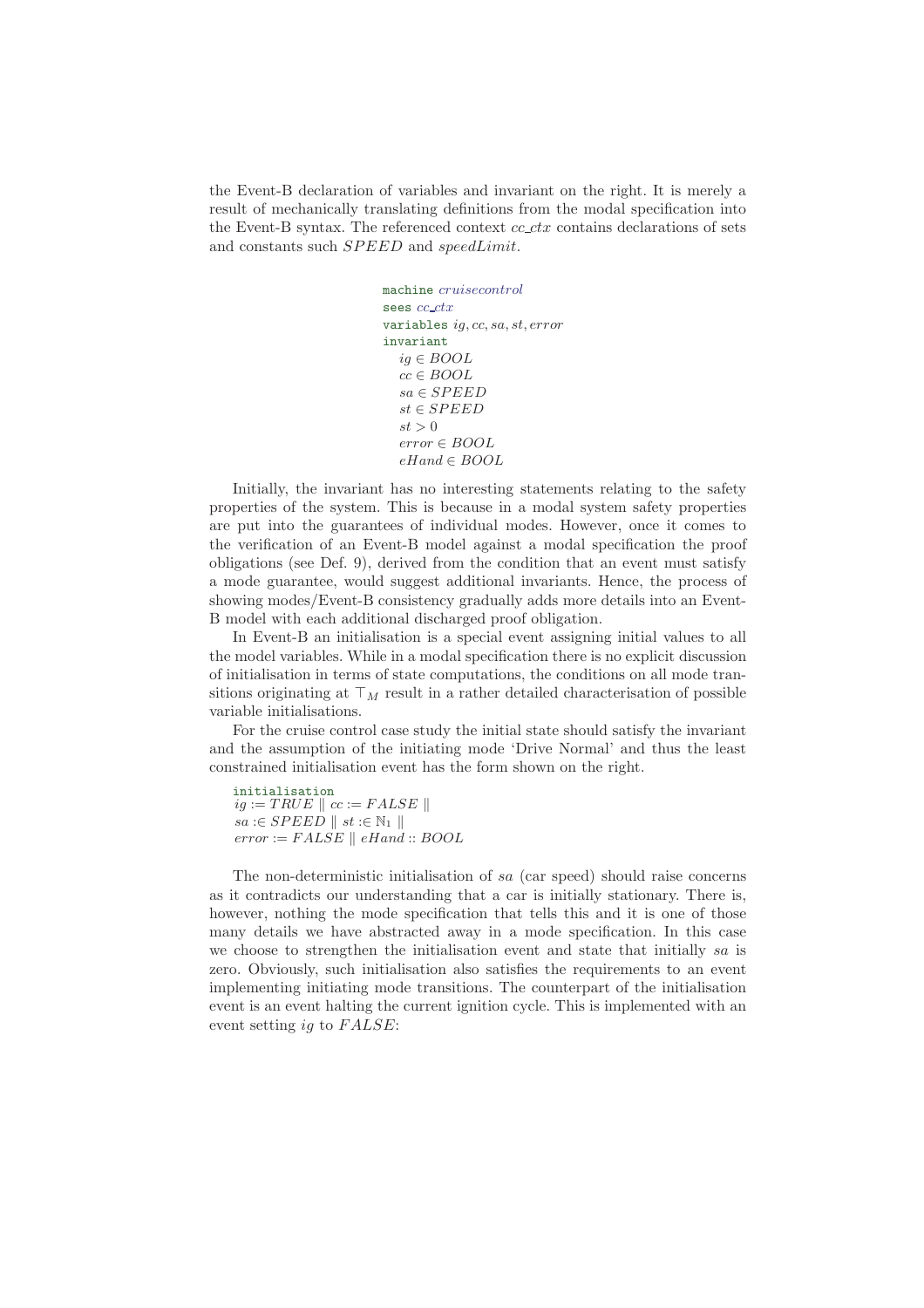#### *ignition\_off* = when  $ig = TRUE$  then  $ig := FALSE$  end

Let us now take a look at how a mode is implemented. There is no ready rule for generating events from a mode description. This is the part where a designer has the most freedom within the limits set by the assumption and guarantee of a mode. There is no limitation on the number of events realising a mode. As example, we have found it convenient to have two events for mode *Drive Normal Mode*, each responsible for either decrease or increase in vehicle speed.

| $speed\_up = \text{any } si \text{ where}$ | speed_down = any sd where |
|--------------------------------------------|---------------------------|
| $si \in SPEED$                             | $sd \in SPEED$            |
| si < maxSpeedV                             | sd < maxSpeedV            |
| $sa + si < speedLimit$                     | $sa - sd \in SPEED$       |
| $iq = TRUE$                                | $iq = TRUE$               |
| $cc = FALSE$                               | $cc = FALSE$              |
| then                                       | then                      |
| $sa := sa + si$                            | $sa := sa - sd$           |
| end                                        | end                       |
|                                            |                           |

## 7.3 Examples of proof obligations generated from the modal system

Now we exemplify the application of the proof obligations in Def. 9 to the case study.

PO1 is discharged trivially because the Event-B model has the same variable definitions of the modal system and the same invariant.

PO2 reduces to prove that the initialization implies the assumption of the initial mode which is *Drive Normal Mode*.

According to PO4, for each of the events we have to demonstrate that it is enabled only when the mode assumption holds. For instance, for event speed up we have:

> $\forall si \cdot si \in SPEED \land si < maxSpeedV \land$  $sa + si < speedLimit \wedge ig = TRUE \wedge cc = FALSE \implies$  $iq = TRUE \wedge cc = FALSE$

According to PO3, it is required to show for each event that it either respects the mode guarantee (Def. 9,  $\overline{P}O3$ , line 2) or that it switches to another mode according to a possible mode transition (line 3). Below we show the proof to event speed up in respecting guarantee of *Drive Normal Mode*.

> $\forall si \cdot si \in SPEED \land si < maxSpeedV \land$  $sa + si < speedLimit \wedge ig = TRUE \wedge cc = FALSE \wedge$  $sa' = sa + si \wedge ig' = ig \wedge cc' = cc \wedge$  $st' = st \wedge error' = error \wedge eHand' = eHand \implies$  $ig' = TRUE \wedge cc' = FALSE \wedge$  $(sa' < speedLimit) \wedge |sa' - sa| < maxSpeed$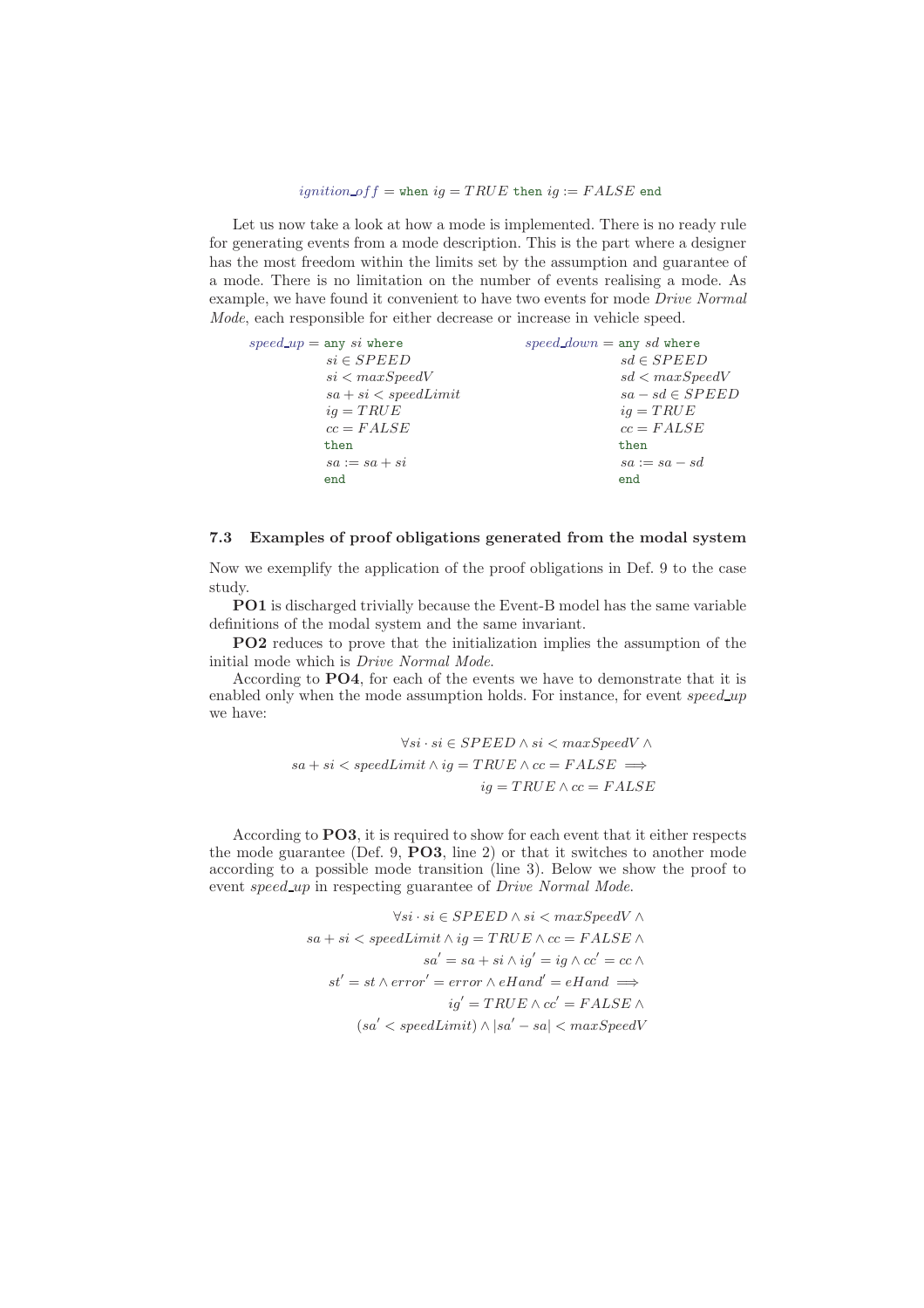According to PO5, for each transition there must be at least one event implementing it. Event *ignition of f*, for instance, is shown to implement transitions from any mode to  $\perp_M$ .

The proof obligations, being formulated as Event-B theorem (extra conditions on Event-B models), are automatically discharged by the Rodin platform theorem prover. This is also true the rest of proof obligations, coming from modes and native to Event-B.

### 7.4 General comments on the Case Study

From our experience, the construction of an Event-B from a modal specification is a fairly straightforward process. However, we have also found that, for the few initial development steps, constructing an Event-B model for each step of a modal system refinement makes little impact on understanding the system. This because a mode specification embodies basically the same information (albeit in a structured manner) as an abstract Event-B model.

On the other hand, in absence of a dedicated tool support for checking modal specifications, an Event-B implementation provides a verification platform in the form of the Rodin toolkit. This also defines how we see the application of the approach. A developer would start with translating requirements into a high-level modal specification. More requirements are captured by refining modes and, at some point, an Event-B model is constructed. For several further steps, modal and Event-B developments go hand-in-hand until no further detalisation can be done at the level of a modal specification. This would mark the final transition into an Event-B model. However, even at that point a modal specification is not forgotten. The consistency conditions proved at an earlier refinement are preserved through a refinement chain and thus, even after several refinement steps, an Event-B model still respects all the properties of a modal specification from which it was initially derived.

## 8 Conclusions

A representative class of critical systems employs the notion of operation modes. While this notion is supported in some languages [9,12], a formal definition for modal systems as well as approaches for their rigorous construction could not be found. Following previous work [1], in this paper we formalize modal systems and modal systems refinement. The use of modes and modal system refinement helps to organize system properties, to trace requirements into model definition and helps to impose control structure in the system. Such advantages are specially welcomed together with a state-based formal method. As a further contribution of this paper we take Event-B and show how to demonstrate that a model in Event-B is according to a modal system, i.e. respecting assumptions, guarantees and mode switchings. Although the satisfaction conditions were shown for Event-B, the same ideas can be generalised to other formal methods.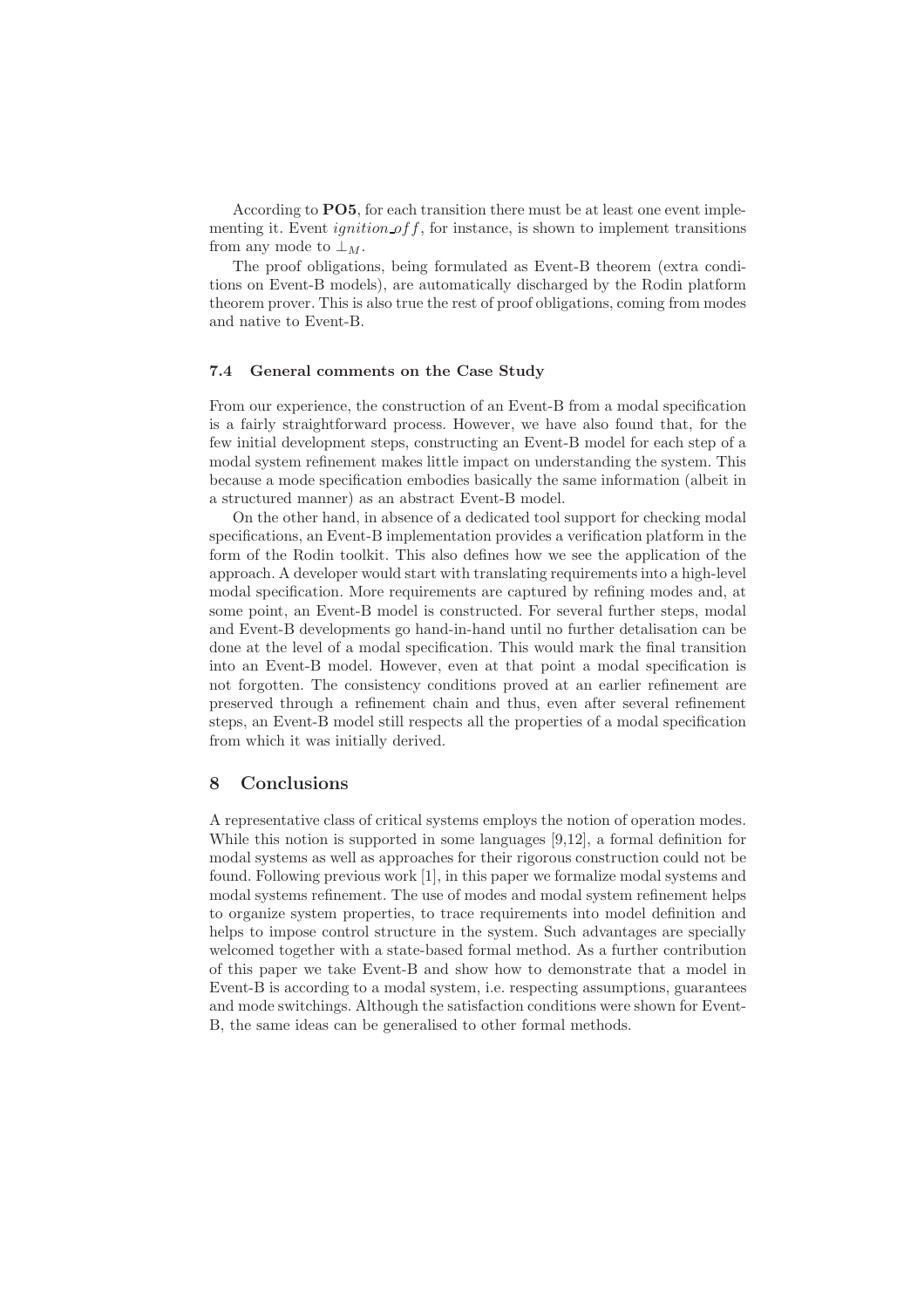Using modal systems refinement and the notion of modal system consistency for an Event-B model, both defined in this paper, together with the common Event-B refinement notion, it is possible to build a concrete Event-B model  $EBModel_C$  refining an  $EBModel_A$  and show that it satisfies an  $MSys_C$  which refines  $MSys_A$ . A natural extension of this work is to formally define restrictions on the refinement starting from  $EBModel_A$  leading to  $EBModel_C$  which by construction satisfies  $MSys<sub>C</sub>$ . Such restrictions would be based on the refinement from  $MSys_A$  to  $MSys_C$ . Additionally, in future work we intend to investigate the implications of mode concurrency.

## Acknowledgements

We would like to thank John Fitzgerald for the valuable comments made on earlier versions of this work.

## References

- 1. Iliasov, A., Dotti, F.L., Romanovsky, A.: Structuring specifications with modes. In: Proceedings of the fourth Latin-American Symposium on Dependable Computing, Los Alamitos, CA, USA, IEEE Computer Society (2009) 81–88
- 2. Abrial, J.R., M´etayer, C.: Rodin deliverable 3.2 event-b language. Technical report, Newcastle University, England (2005) http://rodin.cs.ncl.ac.uk.
- 3. Abrial, J.R.: The B-Book: Assigning Programs to Meanings. Cambridge University Press (2005)
- 4. Butler, R.W.: Nasa technical memorandum 110255 an introduction to requirements capture using pvs: Specification of a simple autopilot (1996)
- 5. Miller, S.P.: Specifying the mode logic of a flight guidance system in core and scr. In: FMSP '98: Proceedings of the second workshop on Formal methods in software practice, New York, NY, USA, ACM (1998) 44–53
- 6. Lygeros, J., Godbole, D.N., Broucke, M.E.: Design of an extended architecture for degraded modes of operation of ivhs. In: In American Control Conference. (1995) 3592–3596
- 7. Abrial, J.R., Börger, E., Langmaack, H., eds.: Formal Methods for Industrial Applications, Specifying and Programming the Steam Boiler Control (the book grow out of a Dagstuhl Seminar, June 1995). In Abrial, J.R., Börger, E., Langmaack, H., eds.: Formal Methods for Industrial Applications. Volume 1165 of Lecture Notes in Computer Science., Springer (1996)
- 8. Abrial, J.R., Bryans, J., Butler, M., Falampin, J., Hoang, T.S., Ilic, D., Latvala, T., Rossa, C., Roth, A., Varpaaniemi, K.: Report on knowledge transfer - deploy deliverable d5 (February 2009)
- 9. Jahanian, F., Mok, A.: Modechart: A specification language for real-time systems. IEEE Transactions on Software Engineering 20(12) (1994) 933–947
- 10. Real, J., Crespo, A.: Mode change protocols for real-time systems: A survey and a new proposal. Real-Time Syst. 26(2) (2004) 161–197
- 11. Fohler, G.: Realizing changes of operational modes with a pre run-time scheduled hard real-time system. In: In Proceedings of the Second International Workshop on Responsive Computer Systems, Springer Verlag (1992) 287–300